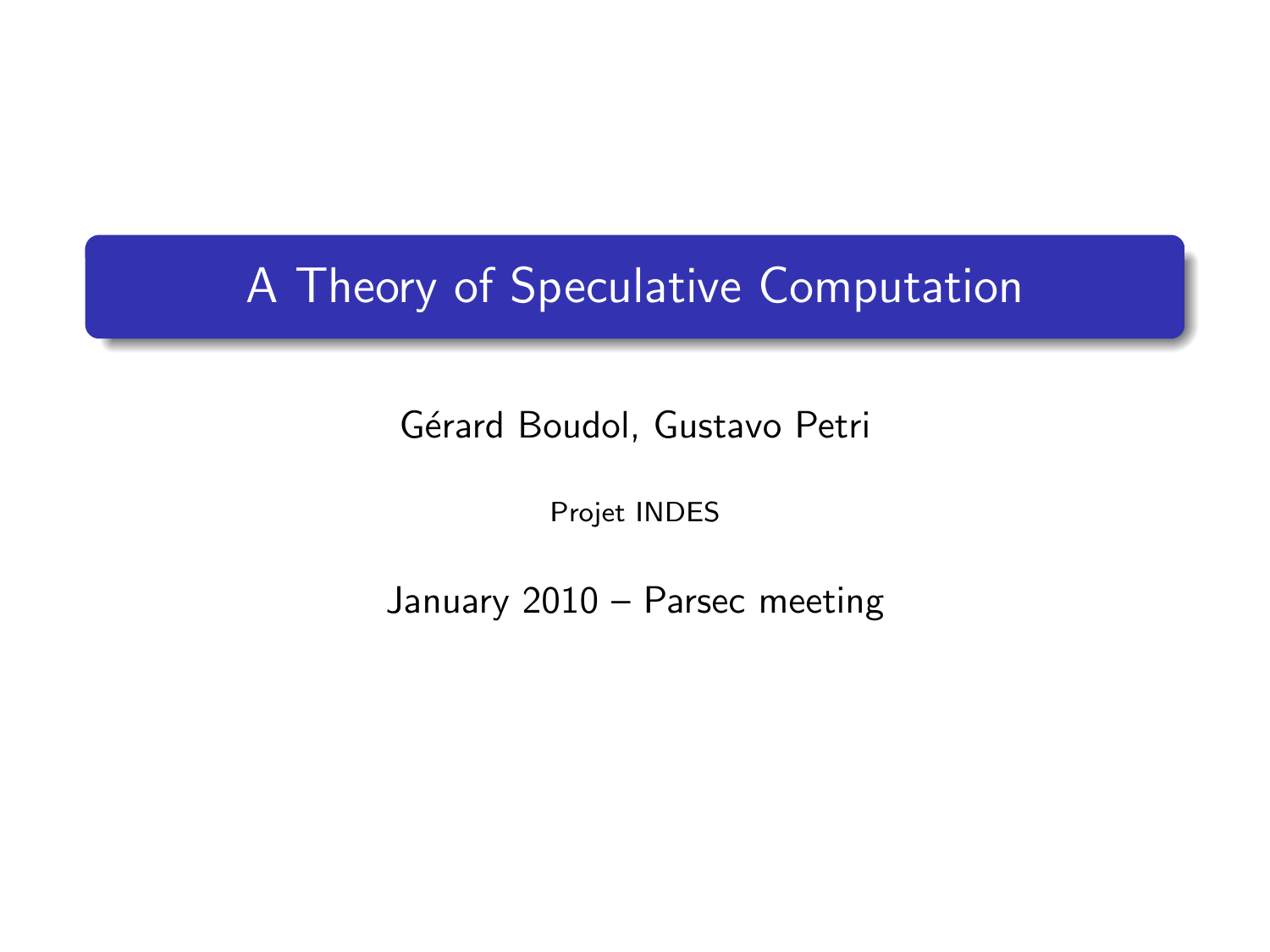## Speculations: Motivation

- Speculative computation
	- Value prediction
	- Branch prediction
	- Instruction reordering
- Relaxed memory models
	- Write-buffers allow for  $W \rightarrow R$  and  $W \rightarrow W$
	- But not for  $R \rightarrow R$  and  $R \rightarrow W$

IRIW example

$$
x := 1 \begin{array}{c} \text{initially } x = y = 0 \\ y := 1 \begin{array}{c} 1x \\ 1y \\ 0 \end{array} \end{array}
$$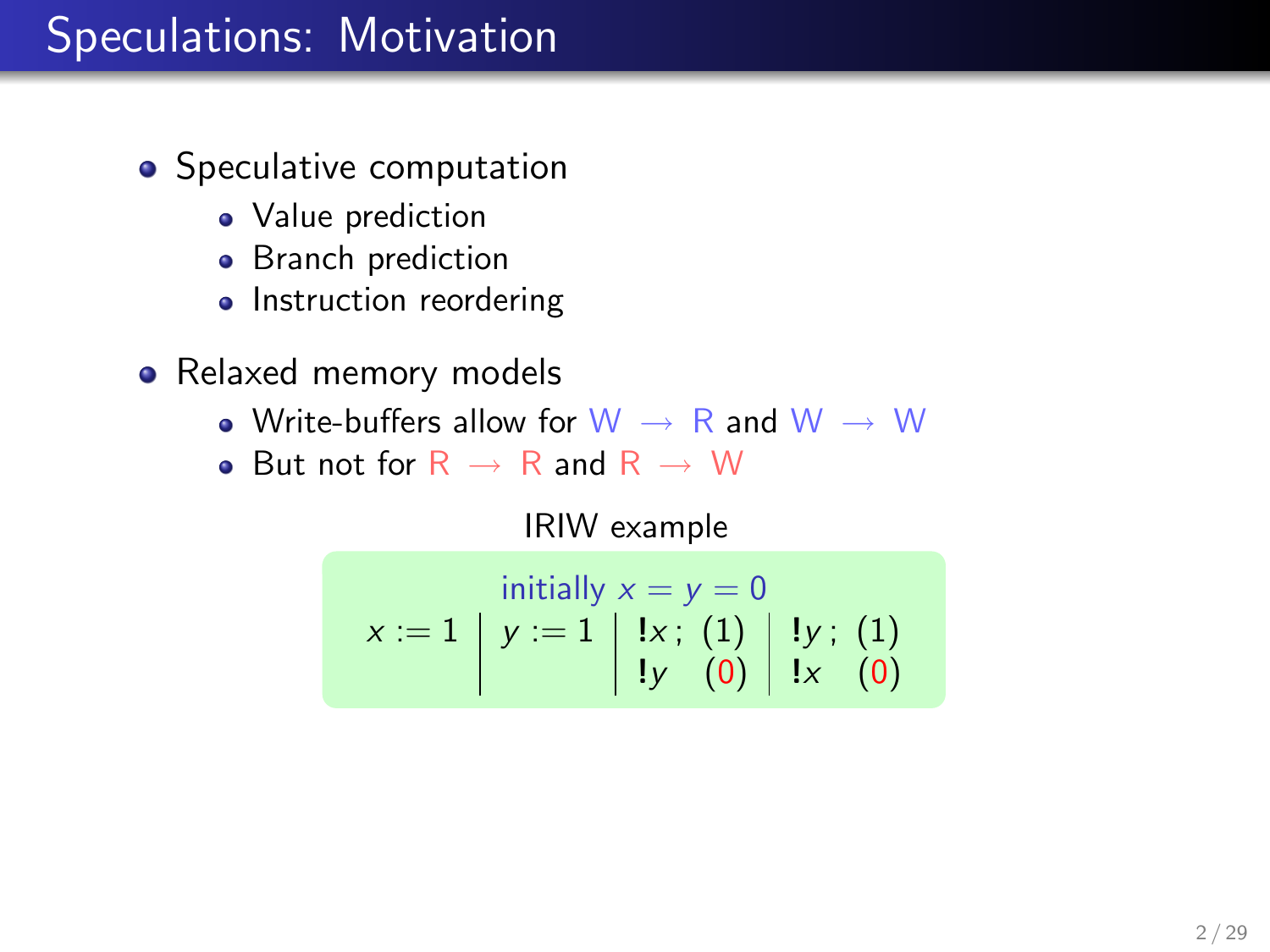## Speculations: Motivation

- Speculative computation
	- Value prediction
	- Branch prediction
	- Instruction reordering
- Relaxed memory models
	- Write-buffers allow for  $W \rightarrow R$  and  $W \rightarrow W$
	- But not for  $R \rightarrow R$  and  $R \rightarrow W$

IRIW example

$$
x := 1 \mid y := 1 \mid \frac{1}{x}; \quad (1) \mid y; \quad (1)
$$
  

$$
y := 1 \mid \frac{1}{x}; \quad (1) \mid y; \quad (1)
$$
  

$$
y = 0 \mid \frac{1}{x}; \quad (0) \mid y = 0
$$

#### Speculations could explain these behaviors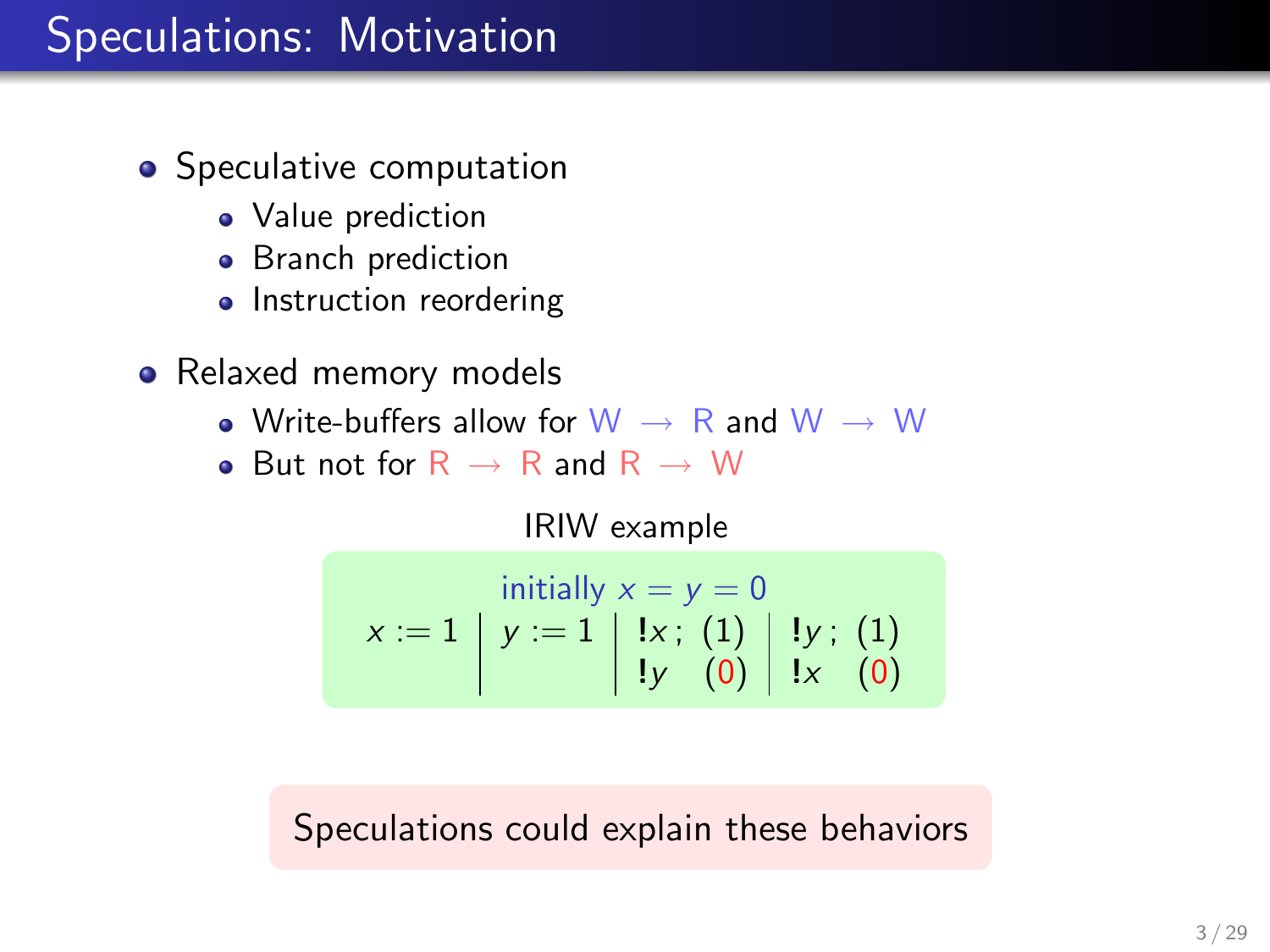# Valid speculations: an intuition

#### Intuitively valid

$$
\begin{array}{ll}\n\text{(if } \text{!}p \text{ then } 0 \text{ else } q := tt) & \xrightarrow{\text{wr}_{q,t}} \\
\text{(if } \text{!}p \text{ then } 0 \text{ else } 0) & \xrightarrow{\text{rd}_{p,f}} \\
\text{(if } ff \text{ then } 0 \text{ else } 0) & \xrightarrow{\searrow} \\
0 & \end{array}
$$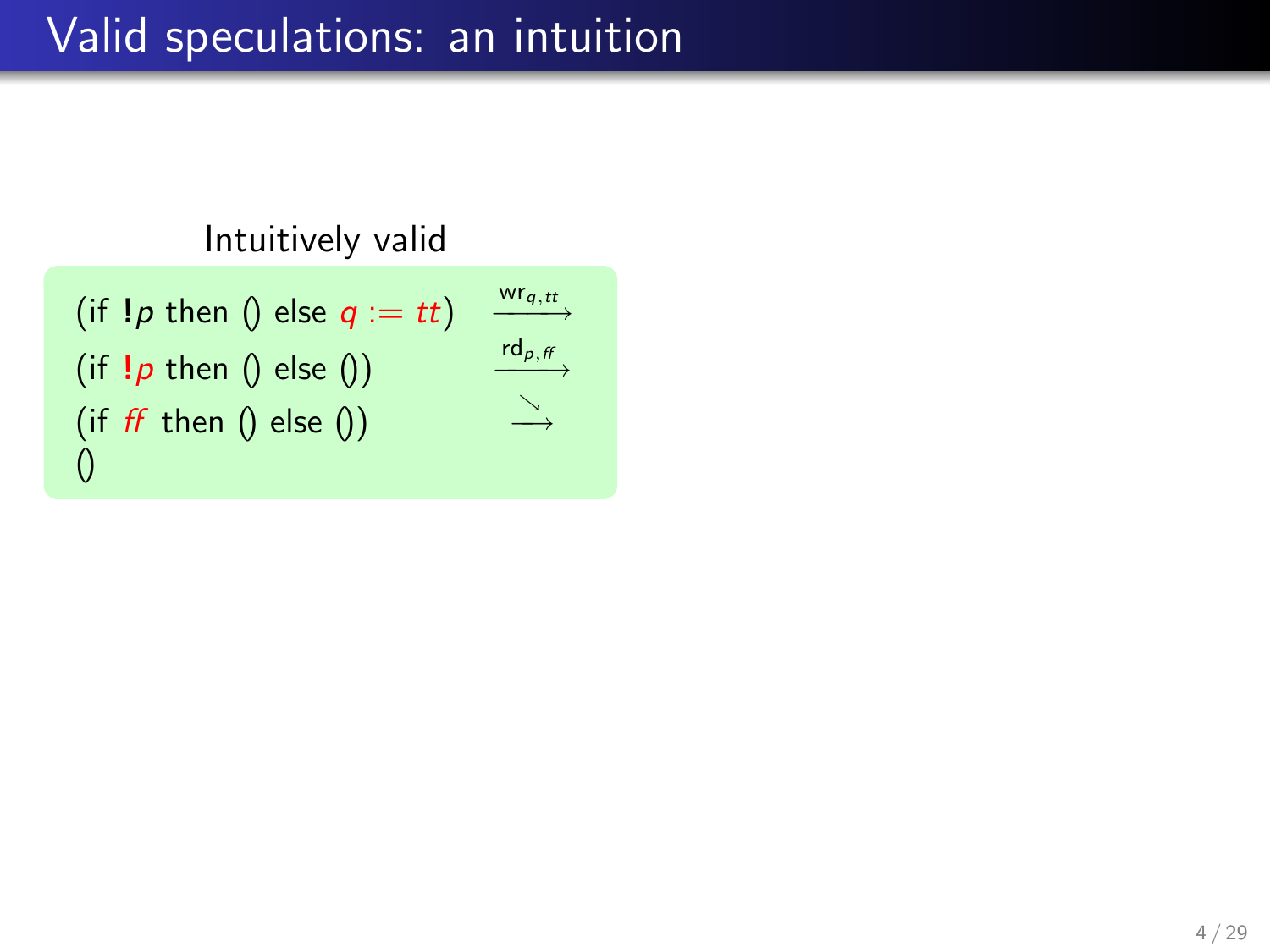### Valid speculations: an intuition



#### Intuitively invalid

| (if $!p$ then () else $p := tt$ ) | $wr_{p,tt}$ |
|-----------------------------------|-------------|
| (if $!p$ then () else ())         | $rd_{p,tt}$ |
| (if $tt$ then $()$ else $()$ )    | $\leq$      |
| $\Omega$                          |             |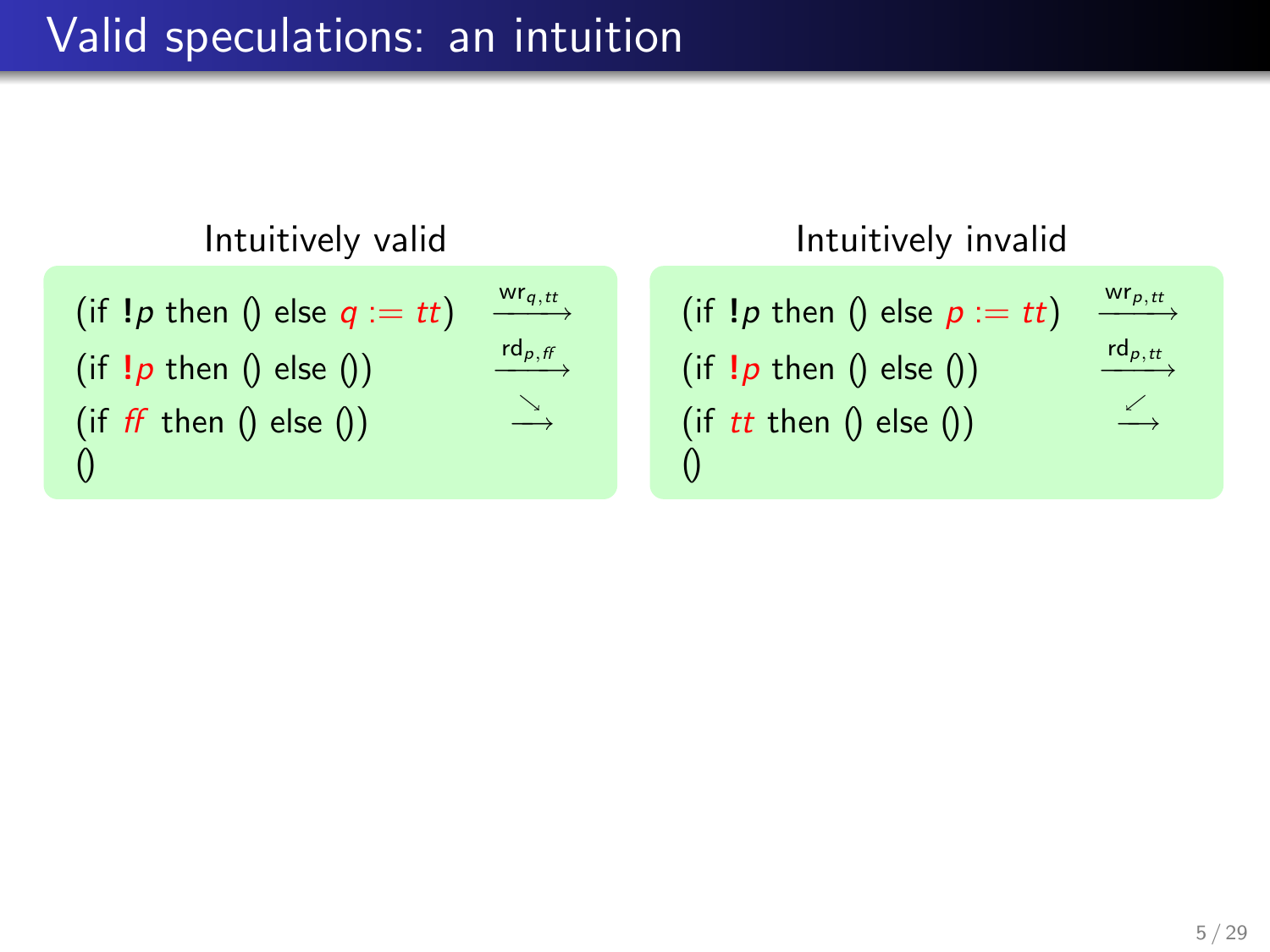### Valid speculations: an intuition



#### Validity

We say that a speculative computation is valid when it is equivalent by permutations [Berry&Levy'79] to a normal (sequential) computation.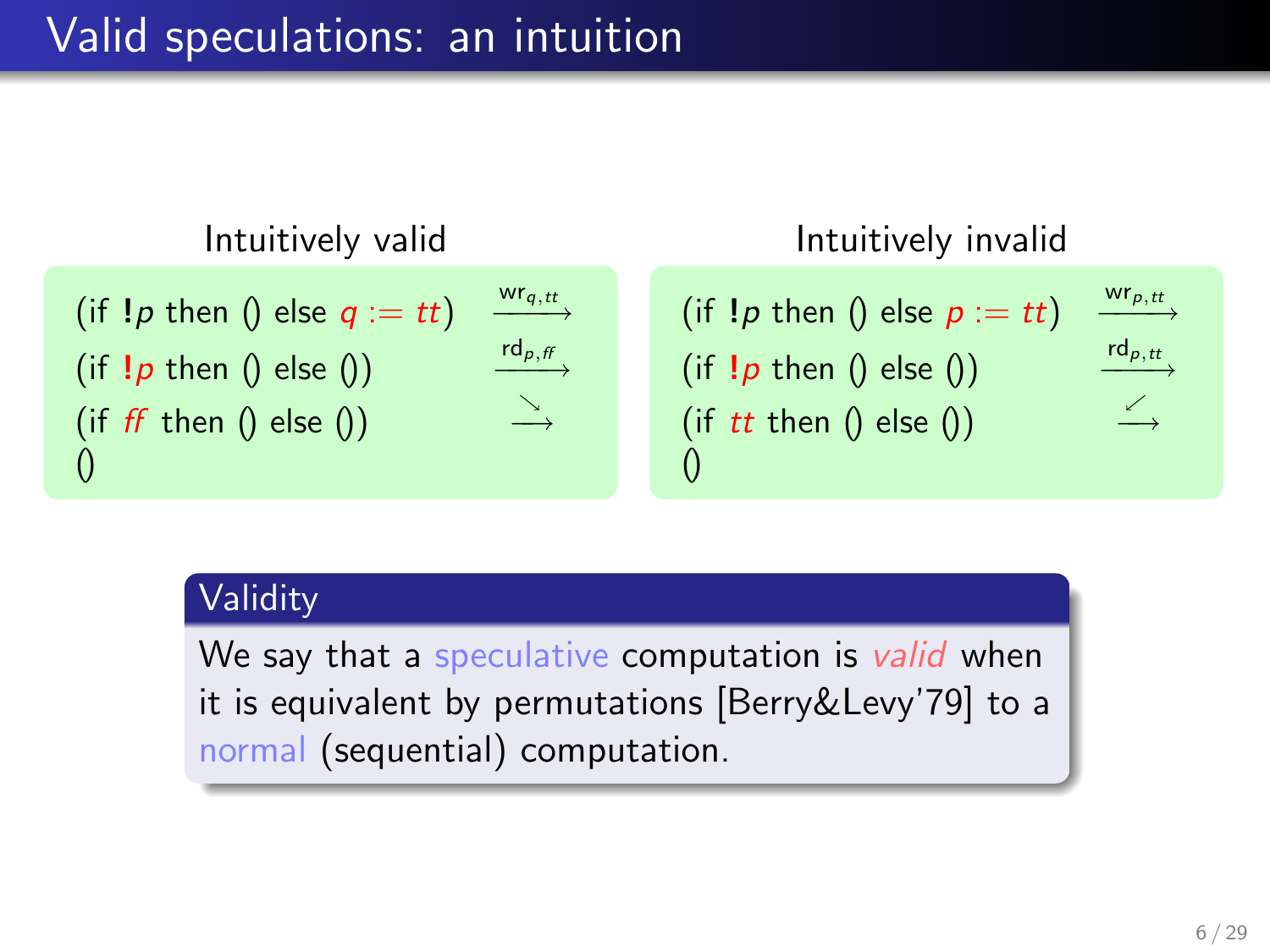Programmability is an issue with parallel speculations (as it is in relaxed memory models)

**•** Programmability compromise in relaxed memory models for high-level languages:

> Data Race Freeness (DRF) Programs free of data races in their interleaving semantics, expose (only) sequentially consistent behaviors in the relaxed semantics.

Can we find a similar compromise for parallel speculations?

Speculative Data Race Freeness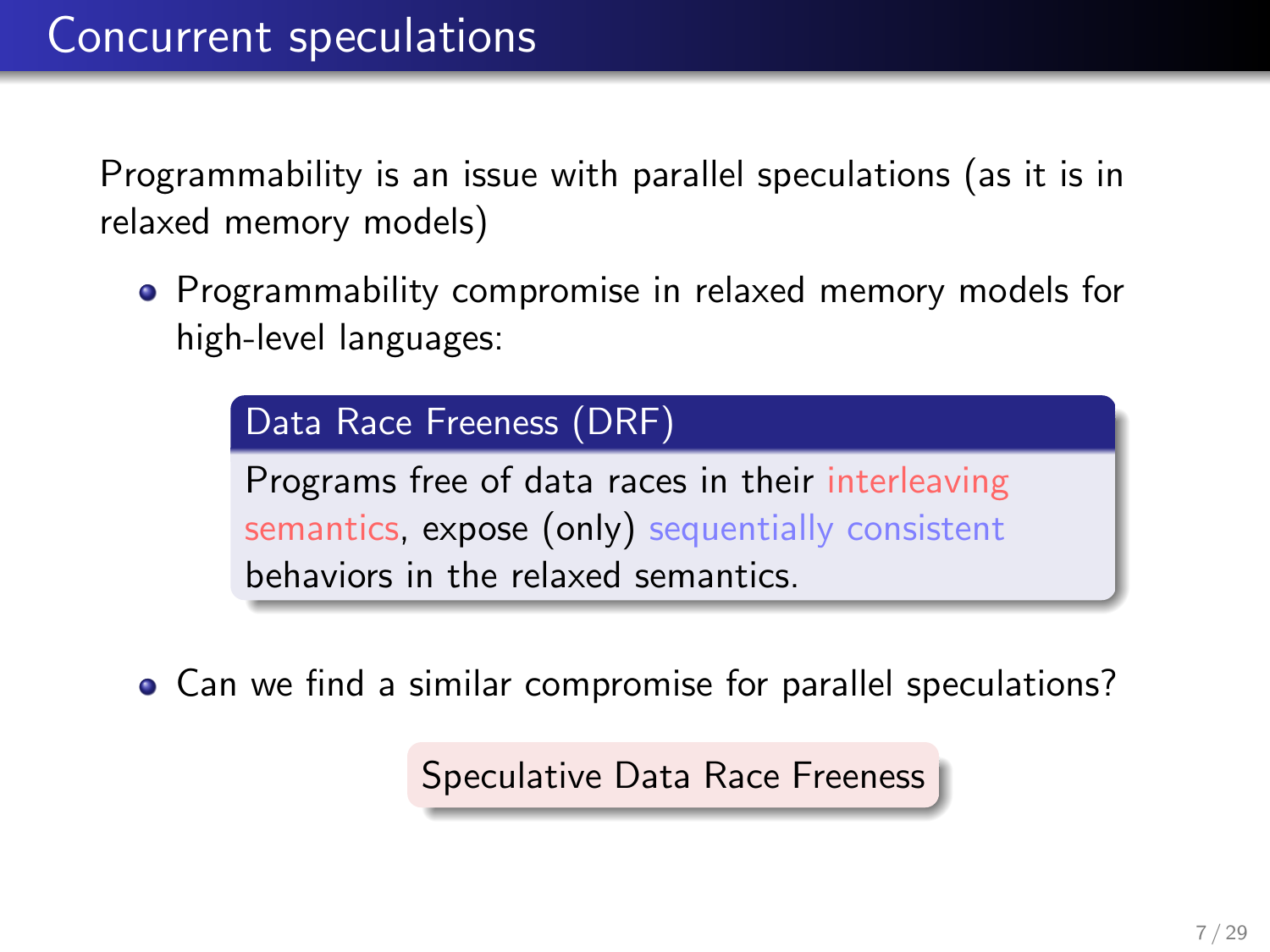**1** Operational semantics for speculations (with locks):

• Speculative evaluation contexts:

out-of-order execution, branch prediction

- Value prediction
- 2 Validity of speculations
- **<sup>3</sup>** Programmability: SDRF
- 4 A variation of the language with memory barriers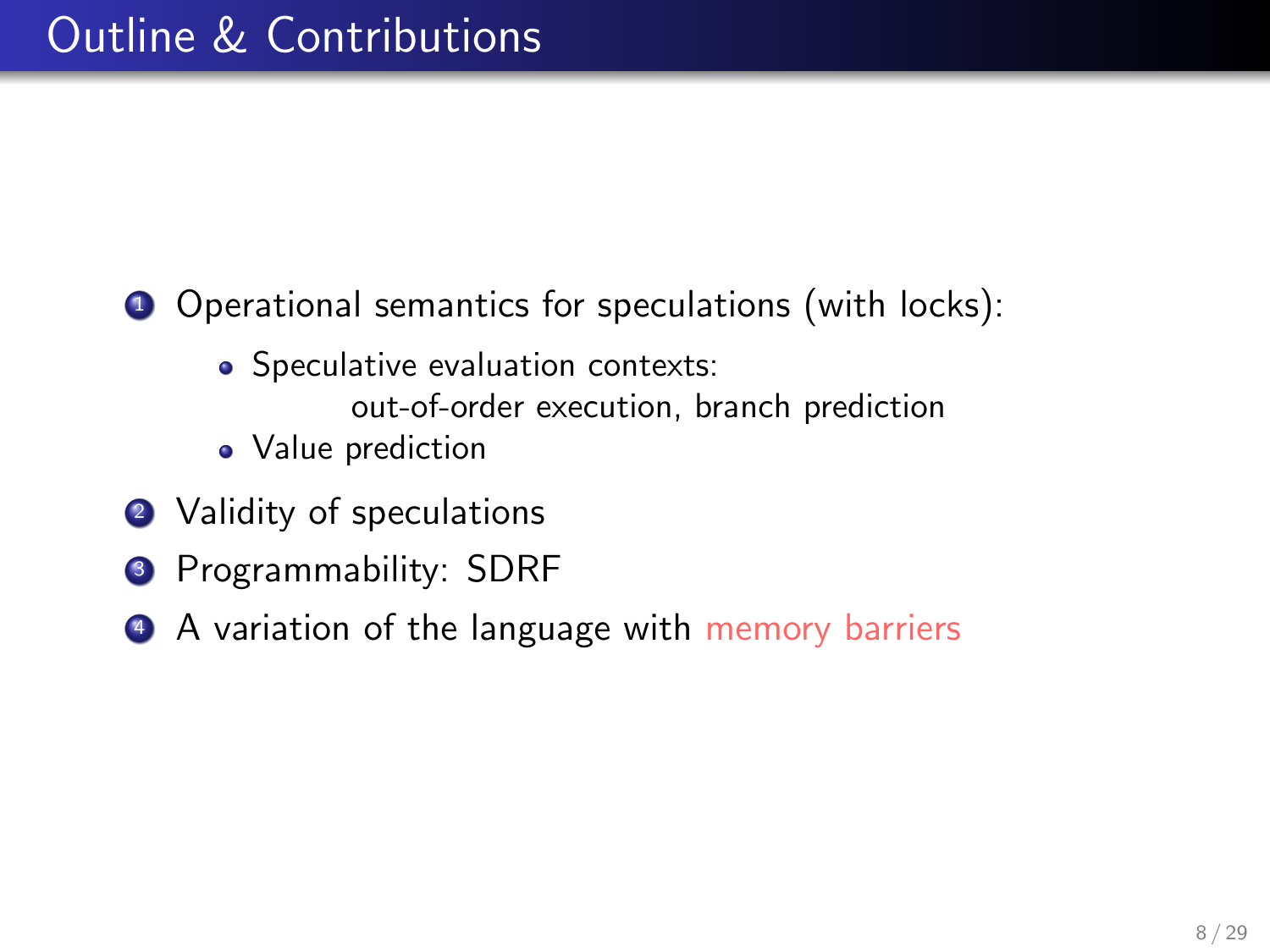# The language (locks)

$$
\begin{array}{rcl}\n\mathsf{v} & ::= & x \mid \lambda \mathsf{x}e \mid \mathsf{t}t \mid \mathsf{f}f \mid \mathsf{Q} \mathsf{values} \\
\mathsf{e} & ::= & \mathsf{v} \mid (\mathsf{e}_0 \mathsf{e}_1) \qquad \qquad \mathsf{expressions} \\
& | & (\mathsf{if} \mathsf{e} \mathsf{ then } \mathsf{e}_0 \mathsf{ else } \mathsf{e}_1) \\
& | & (\mathsf{ref} \mathsf{e}) \mid (\mathsf{!} \mathsf{e}) \mid (\mathsf{e}_0 \mathsf{ := } \mathsf{e}_1) \\
& | & (\mathsf{thread} \mathsf{ e}) \mid (\mathsf{with} \mathsf{ \ell} \mathsf{ do } \mathsf{ e})\n\end{array}
$$

 $e_0$ ;  $e_1$  stands for  $(\lambda x e_1 e_0)$  whenever x is not free in  $e_1$ 

- $E := [] | E[F]$  evaluation contexts
- $\mathbf{F} = (||e||v||)$  frames
	- (if  $\left[ \right]$  then  $e_0$  else  $e_1$ )
	- $(\text{ref } [] ) | (! [] ) | ([] := e) | (v := [] )$ (holding  $\ell$  do  $\lceil \cdot \rceil$ )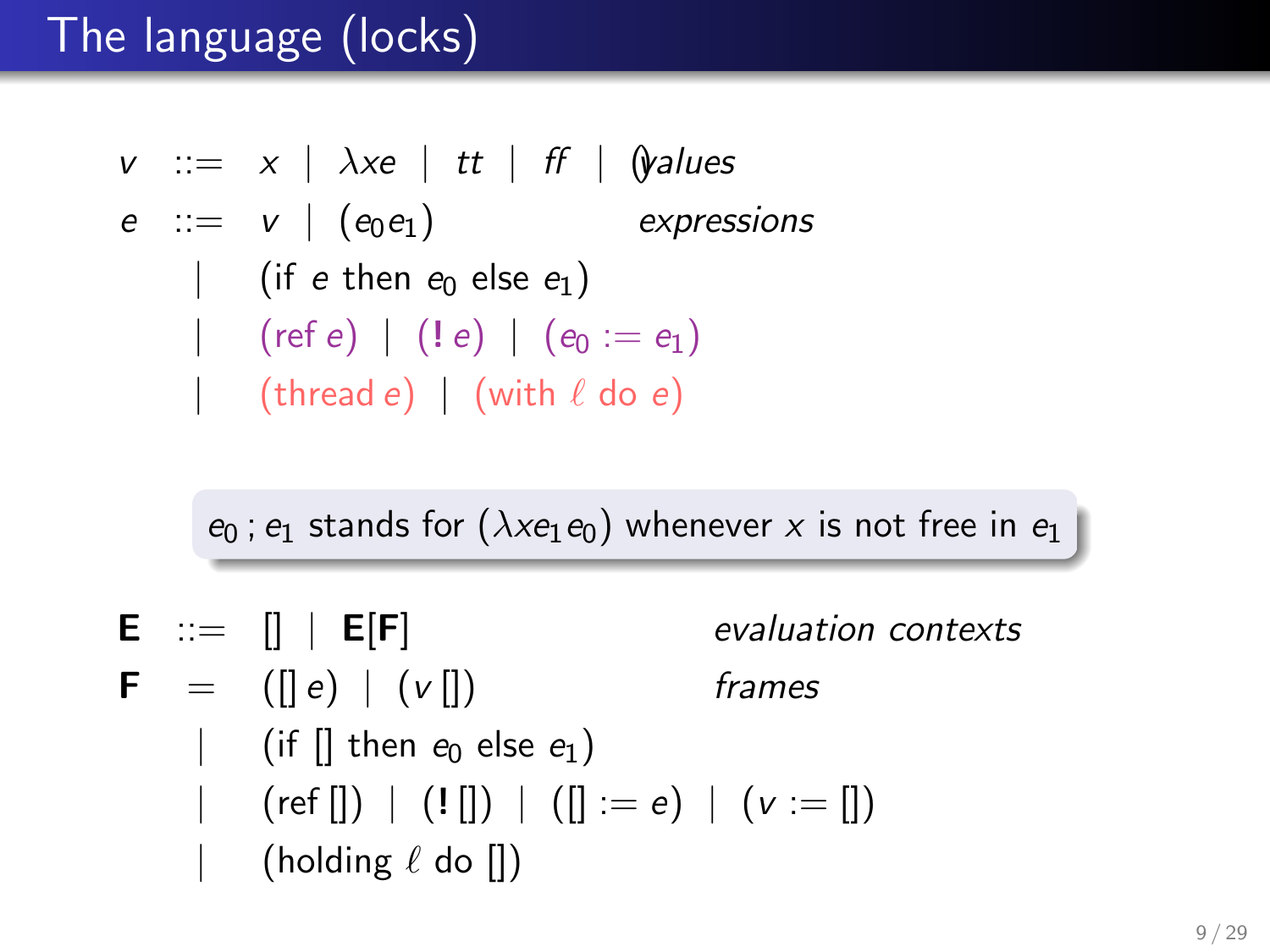$$
\Sigma :: = [] | \Sigma[\Phi] \qquad \text{speculation contexts}
$$
\n
$$
\Phi :: = F \qquad \text{speculation frames}
$$
\n
$$
| (e[]) | (\lambda x[] e) \qquad \text{if } e \text{ then } [] \text{ else } e_1) | (if e \text{ then } e_0 \text{ else } [] )
$$
\n
$$
| (e := [] )
$$

 $(\lambda x[[e_0)]$  can be seen as  $e_0$ ; No speculation for (with  $\ell$  do e)

$$
r:=(!\mathfrak{p})\ ; q:=tt
$$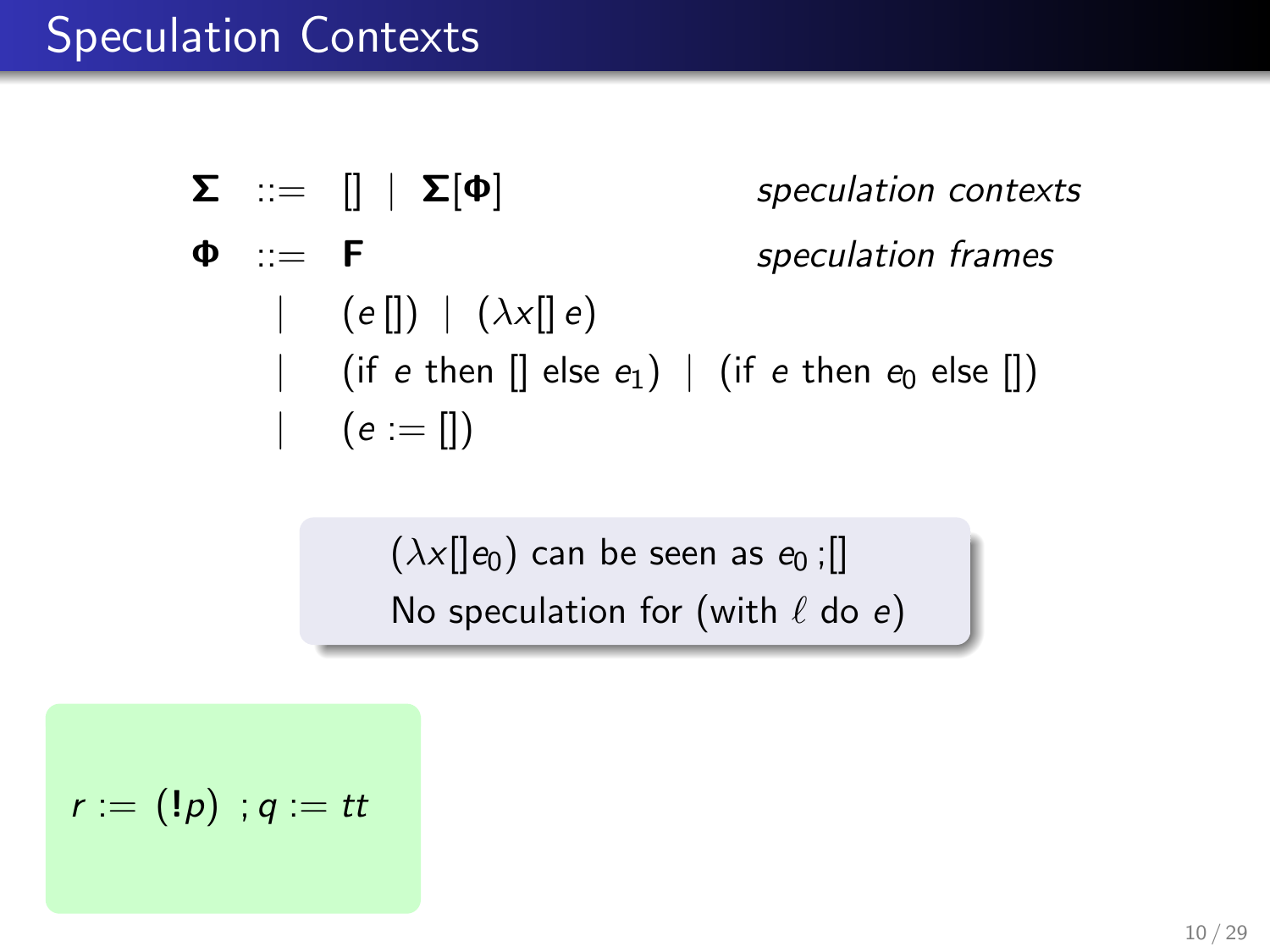$$
\Sigma :: = [] | \Sigma[\Phi] \qquad \text{speculation contexts}
$$
\n
$$
\Phi :: = F \qquad \text{speculation frames}
$$
\n
$$
| (e[]) | (\lambda x[] e) \qquad \text{if } e \text{ then } [] \text{ else } e_1) | (if e \text{ then } e_0 \text{ else } [] )
$$
\n
$$
| (e := [] )
$$

 $(\lambda x[[e_0)]$  can be seen as  $e_0$ ; No speculation for (with  $\ell$  do e)

$$
r:=\underbrace{(!p)}_{\mathsf{E}[(!p)]};\, q:=tt
$$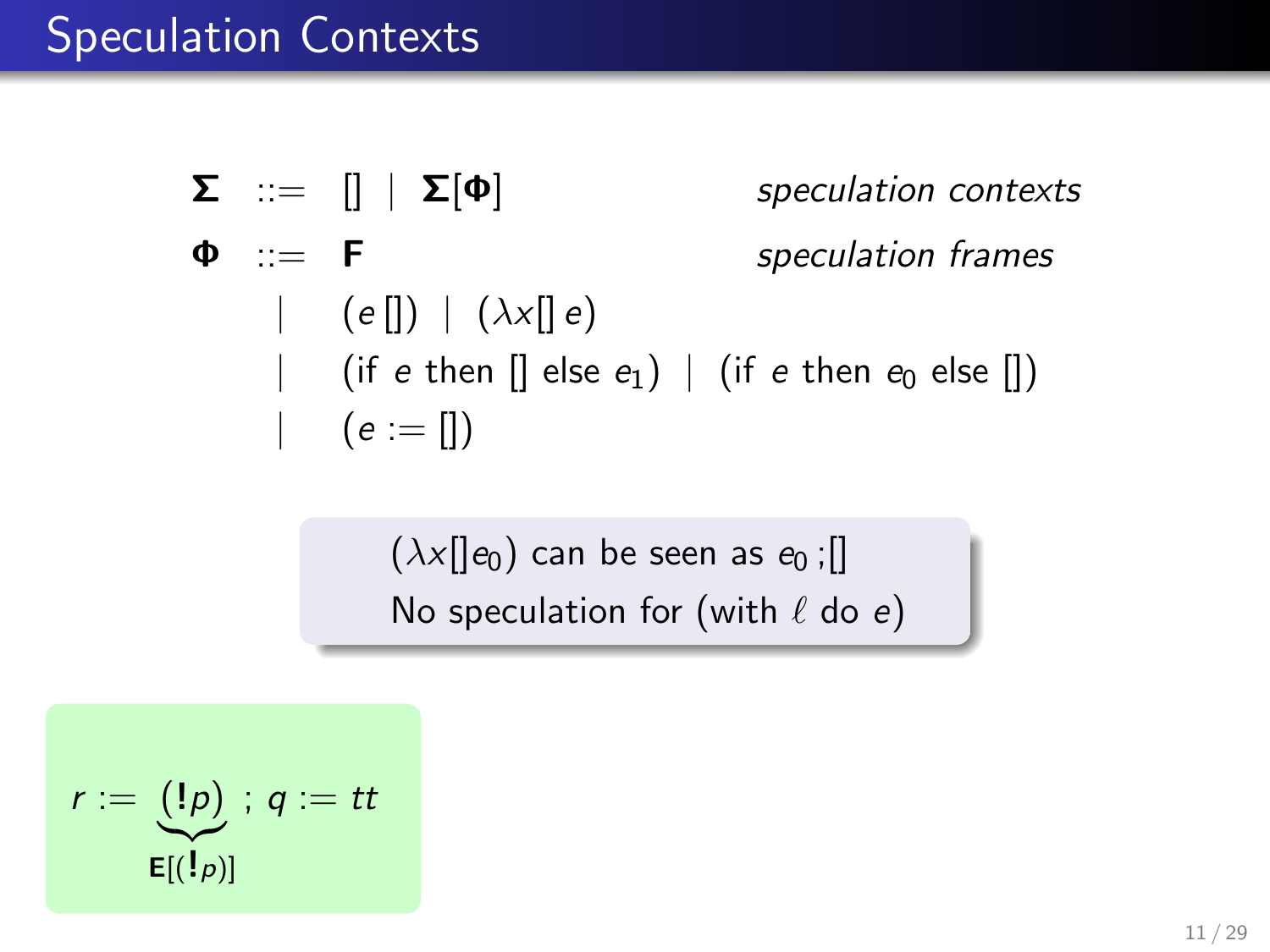$$
\Sigma :: = [] | \Sigma[\Phi] \qquad \text{speculation contexts}
$$
\n
$$
\Phi :: = F \qquad \text{speculation frames}
$$
\n
$$
| (e[]) | (\lambda \times [] e)
$$
\n
$$
| (if e then [] else e_1) | (if e then e_0 else [])
$$
\n
$$
| (e := [] )
$$

 $(\lambda x[[e_0)]$  can be seen as  $e_0$ ; No speculation for (with  $\ell$  do e)

$$
r := \underbrace{(1p)}_{\mathsf{E}[(1p)]} ; \overbrace{q := tt}^{\mathsf{E}[(q:=tt)]}
$$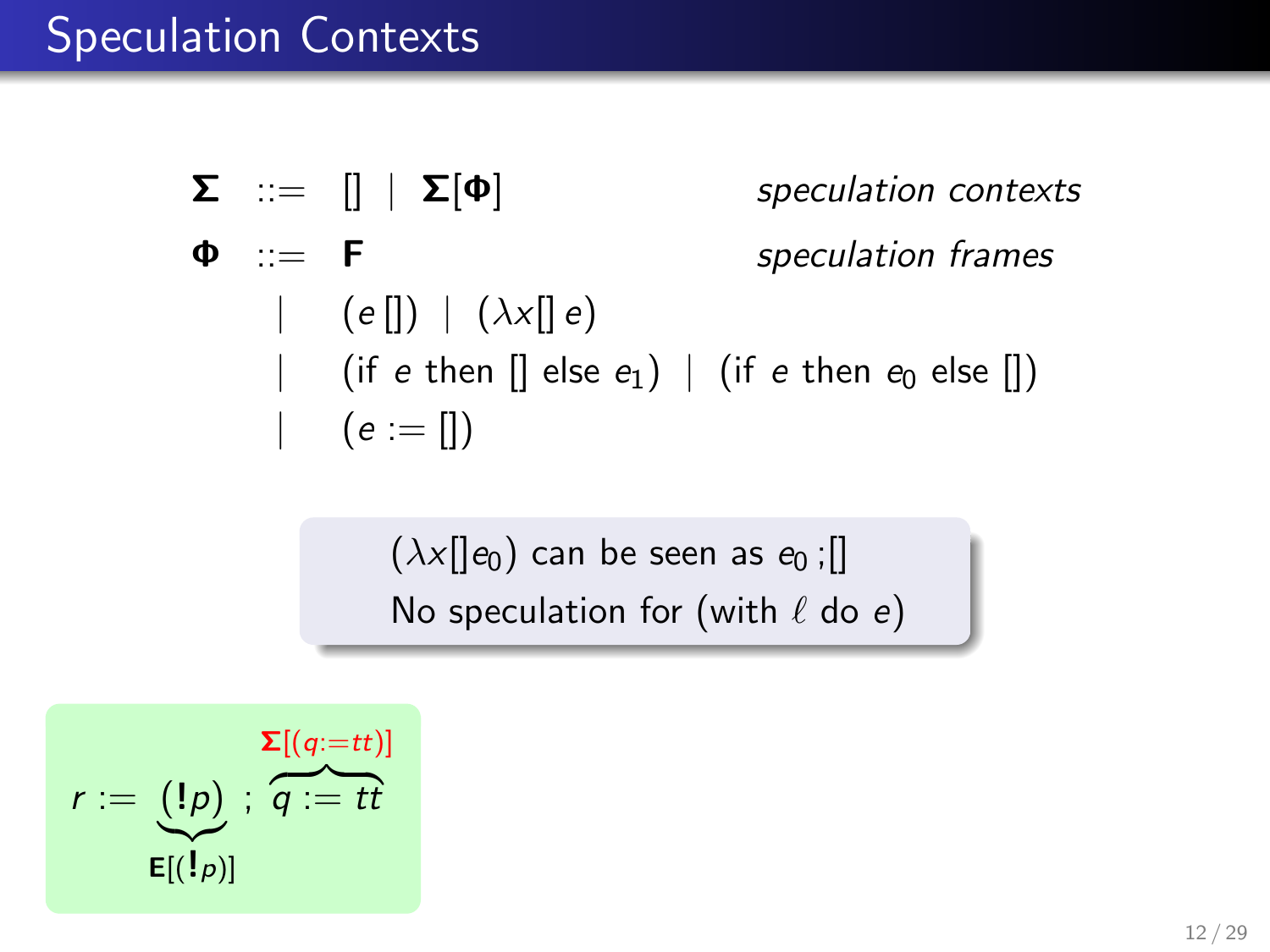$$
\Sigma :: = [] | \Sigma[\Phi] \qquad \text{speculation contexts}
$$
\n
$$
\Phi :: = F \qquad \text{speculation frames}
$$
\n
$$
| (e[]) | (\lambda \times [] e)
$$
\n
$$
| (if e then [] else e_1) | (if e then e_0 else [])
$$
\n
$$
| (e := [] )
$$

 $(\lambda x$ [ $\vert e_0)$  can be seen as  $e_0$ ; [] No speculation for (with  $\ell$  do e)

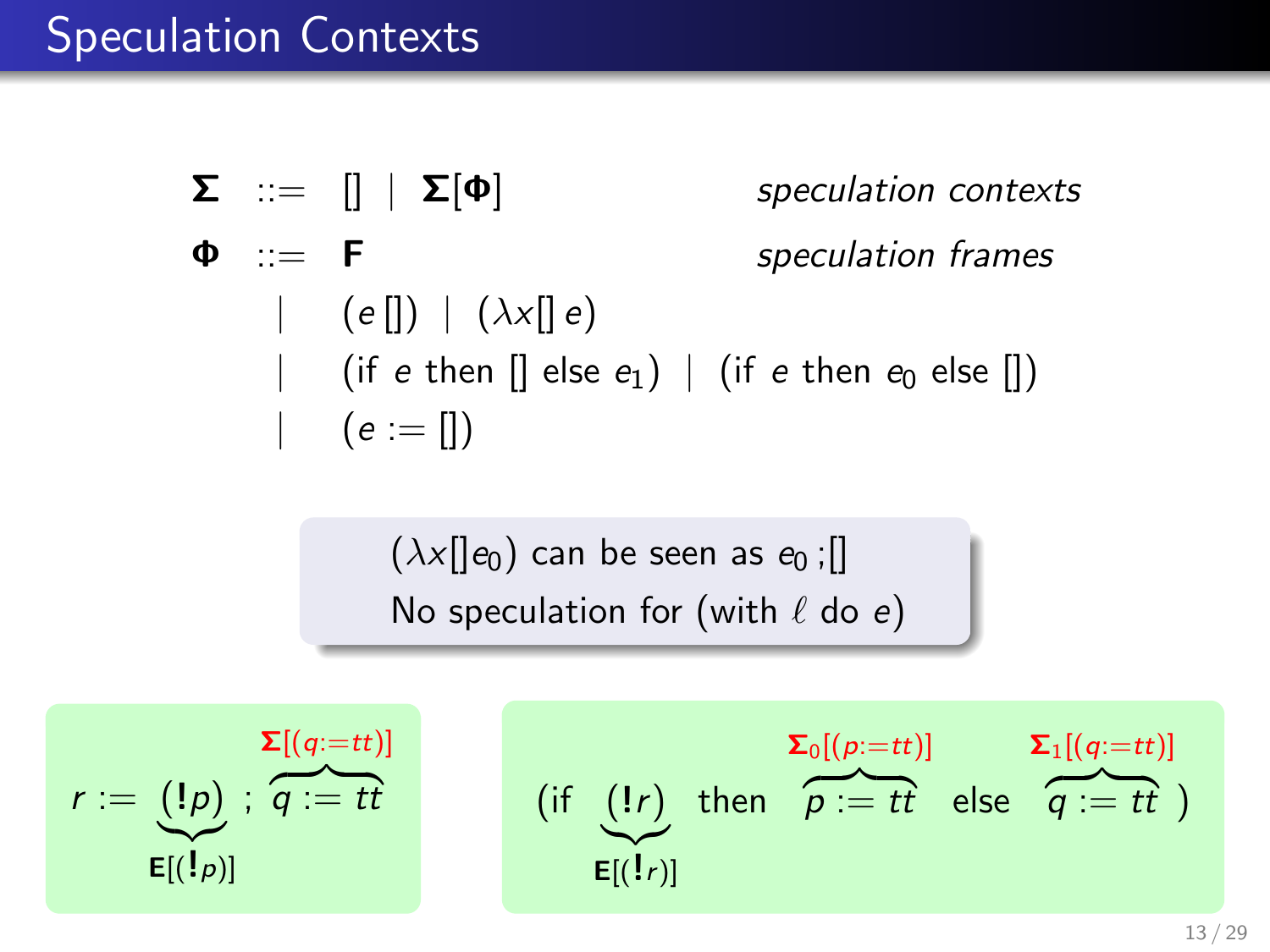# Speculative semantics

$$
\Sigma[(\lambda xev)] \quad \frac{\beta}{\omega \Sigma} \quad \Sigma[\{x \mapsto v\}e]
$$
\n
$$
\Sigma[(\text{if } t \text{ then } e_0 \text{ else } e_1)] \quad \frac{\beta}{\omega \Sigma} \quad \Sigma[e_0]
$$
\n
$$
\Sigma[(\text{if } f \text{ then } e_0 \text{ else } e_1)] \quad \frac{\lambda}{\omega \Sigma} \quad \Sigma[e_1]
$$
\n
$$
\Sigma[(\text{ref } v)] \quad \frac{\nu_{p,v}}{\omega \Sigma} \quad \Sigma[p]
$$
\n
$$
\Sigma[(\text{ref } v)] \quad \frac{\nu_{p,v}}{\omega \Sigma} \quad \Sigma[v]
$$
\n
$$
\Sigma[(\text{ref } v)] \quad \frac{\nu_{p,v}}{\omega \Sigma} \quad \Sigma[v]
$$
\n
$$
\Sigma[(\text{ref } e_1)] \quad \frac{\nu_{p,v}}{\omega \Sigma} \quad \Sigma[0]
$$
\n
$$
\Sigma[(\text{thread } e)] \quad \frac{\nu_{p,v}}{\omega \Sigma} \quad \Sigma[e]
$$
\n
$$
\Sigma[(\text{with } \ell \text{ do } e)] \quad \frac{\ell}{\omega \Sigma} \quad \Sigma[(\text{holding } \ell \text{ do } e)] \quad \ell \notin [\Sigma]
$$
\n
$$
\Sigma[(\text{with } \ell \text{ do } e)] \quad \frac{\ell}{\omega \Sigma} \quad \Sigma[(\text{holding } \ell \text{ do } e)] \quad \ell \notin [\Sigma]
$$
\n
$$
E[(\text{holding } \ell \text{ do } v)] \quad \frac{\ell}{\omega \Sigma} \quad E[v]
$$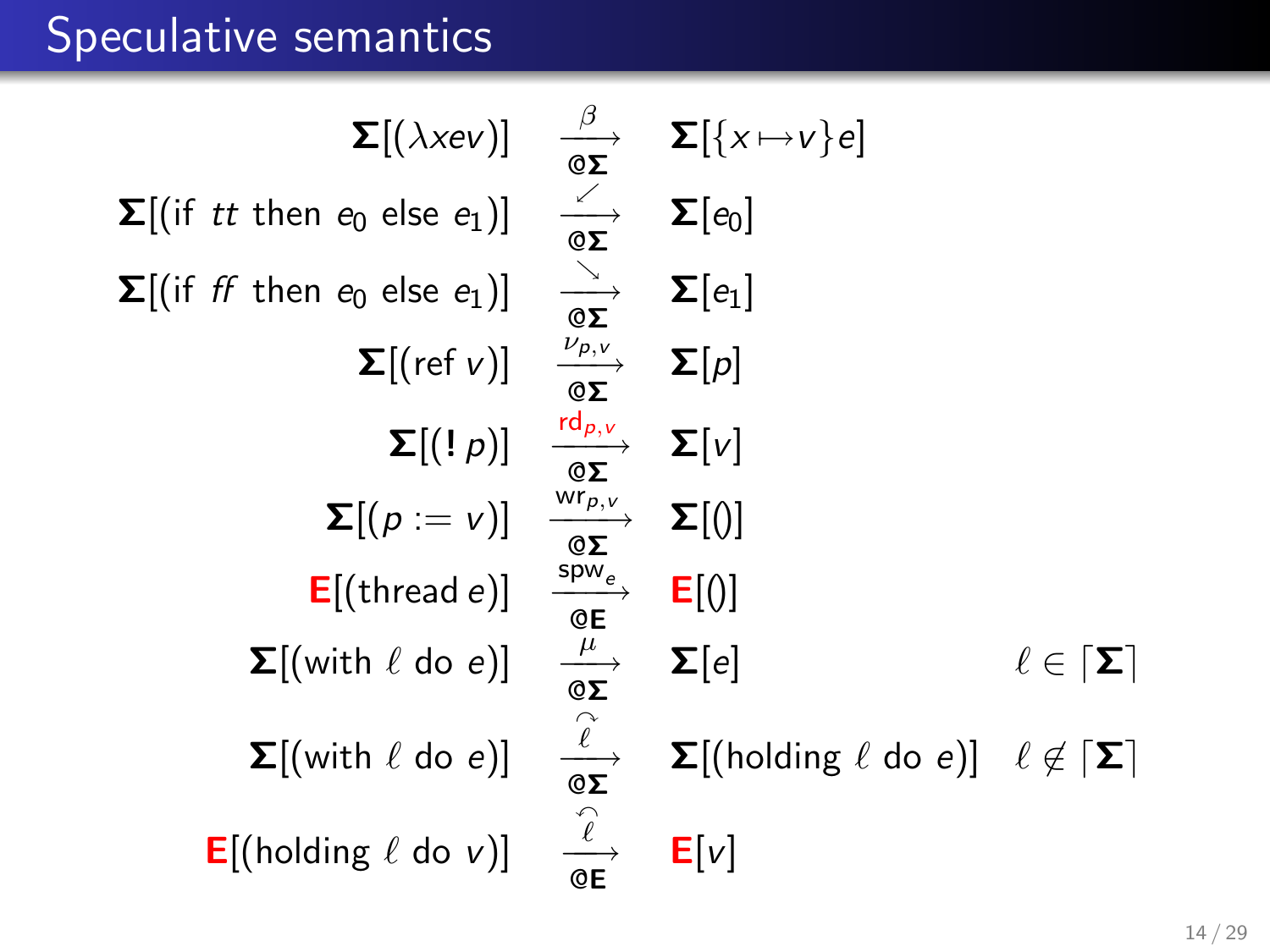$$
x := 1 | y := 1 | x; |y | y; |x|
$$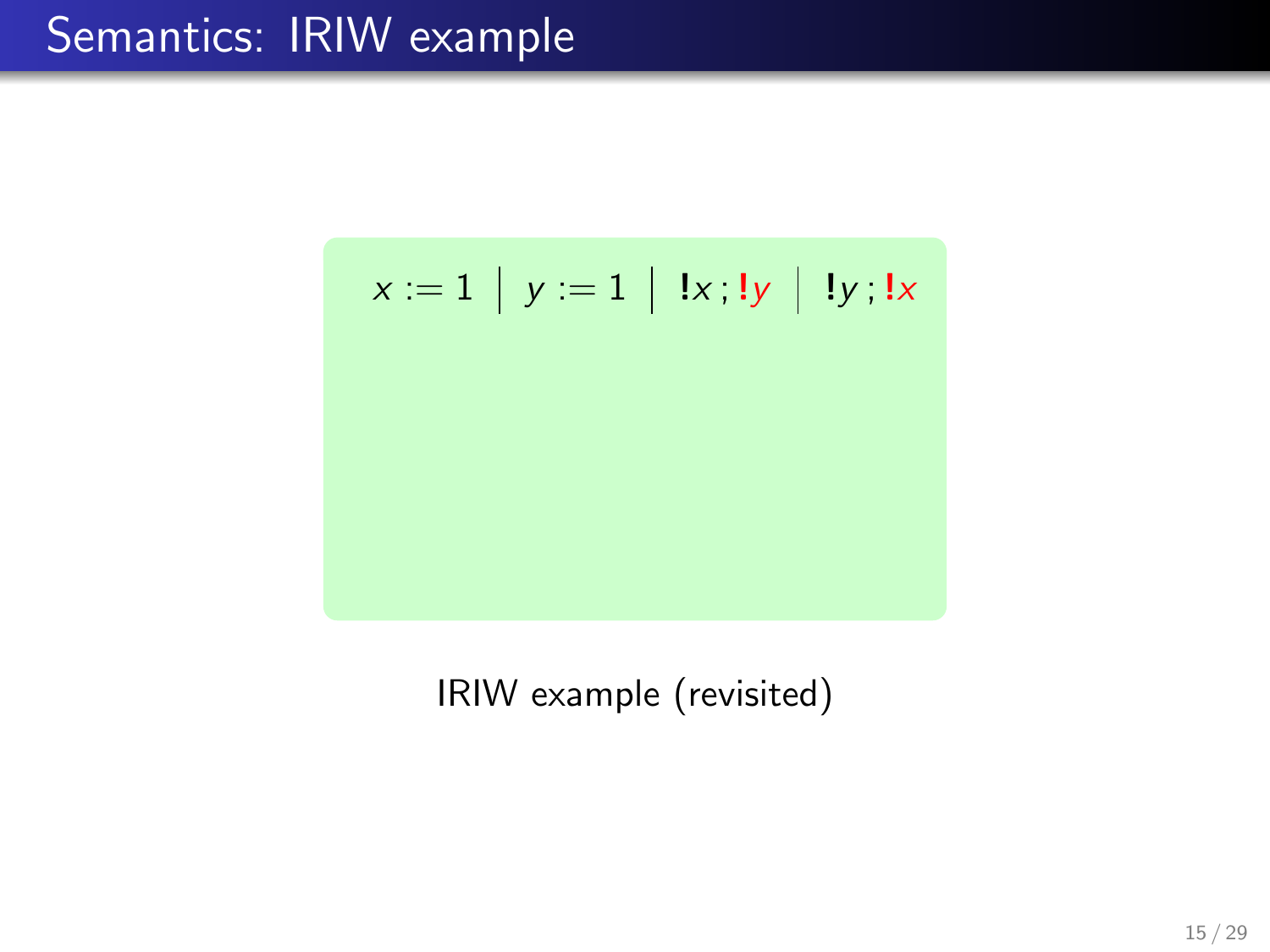$$
x := 1 | y := 1 | x; y | y |
$$
  
\n
$$
\downarrow rd_{y,0} \downarrow rd_{x,0}
$$
  
\n
$$
x := 1 | y := 1 | x; 0 | y; 0
$$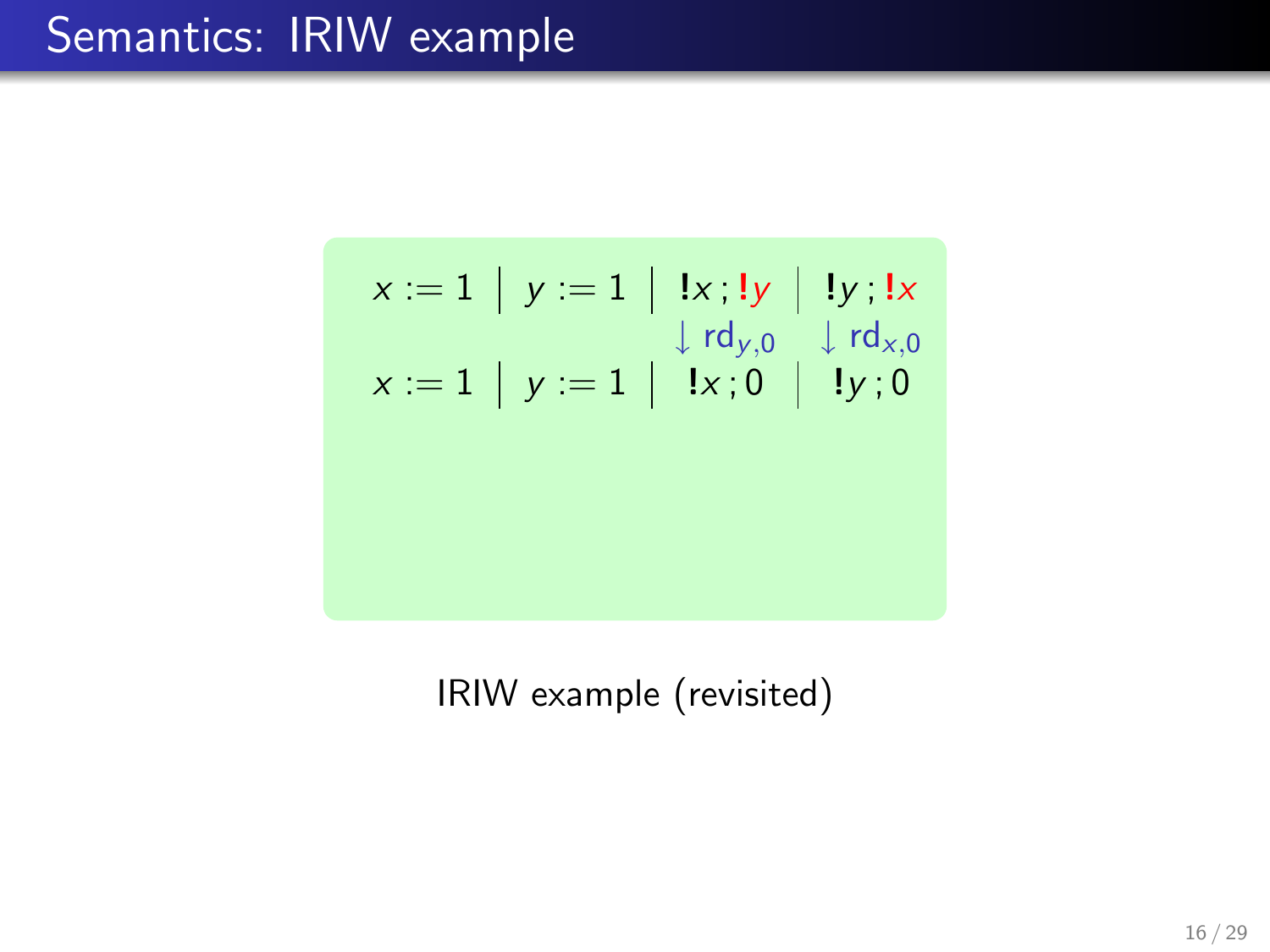$$
x := 1 | y := 1 | x; 1y | 1y; 1x
$$
  
\n
$$
x := 1 | y := 1 | x; 0 | 1y; 0
$$
  
\n
$$
\downarrow \text{rt}_{y,0} \downarrow \text{rt}_{x,0}
$$
  
\n
$$
\downarrow \text{wr}_{x,1} \downarrow \text{wr}_{y,1}
$$
  
\n
$$
\downarrow 0 | 1x; 0 | 1y; 0
$$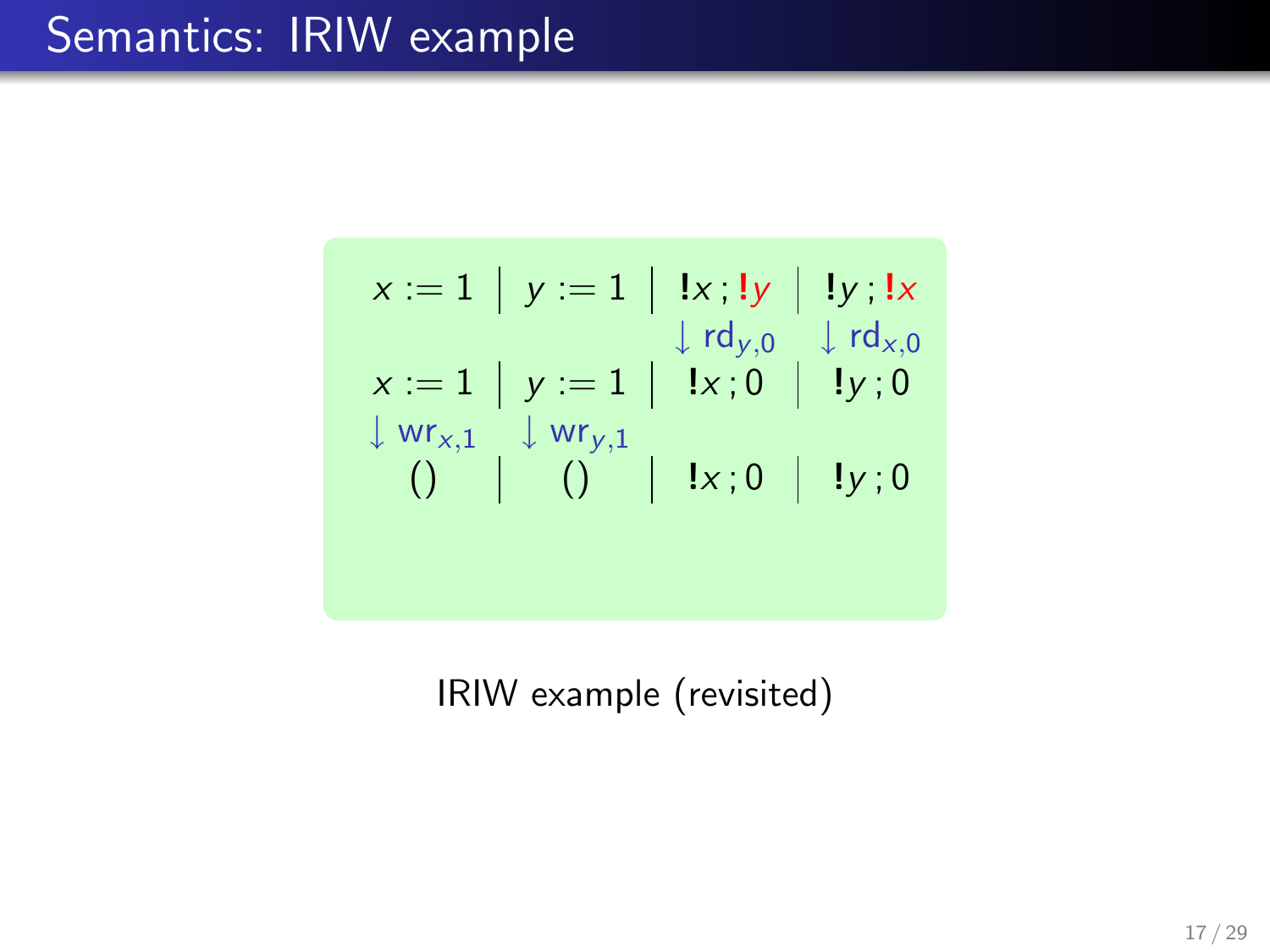$$
x := 1 \mid y := 1 \mid \exists x; \exists y \mid \exists y; \exists x
$$
  
\n
$$
x := 1 \mid y := 1 \mid \exists x; 0 \mid \exists y; 0
$$
  
\n
$$
\downarrow wr_{x,1} \downarrow wr_{y,1}
$$
  
\n
$$
\downarrow 0 \mid \exists x; 0 \mid \exists y; 0
$$
  
\n
$$
\downarrow r d_{x,1} \downarrow r d_{y,1}
$$
  
\n
$$
\downarrow r d_{x,1} \downarrow r d_{y,1}
$$
  
\n
$$
\downarrow 0 \mid \exists 1; 0
$$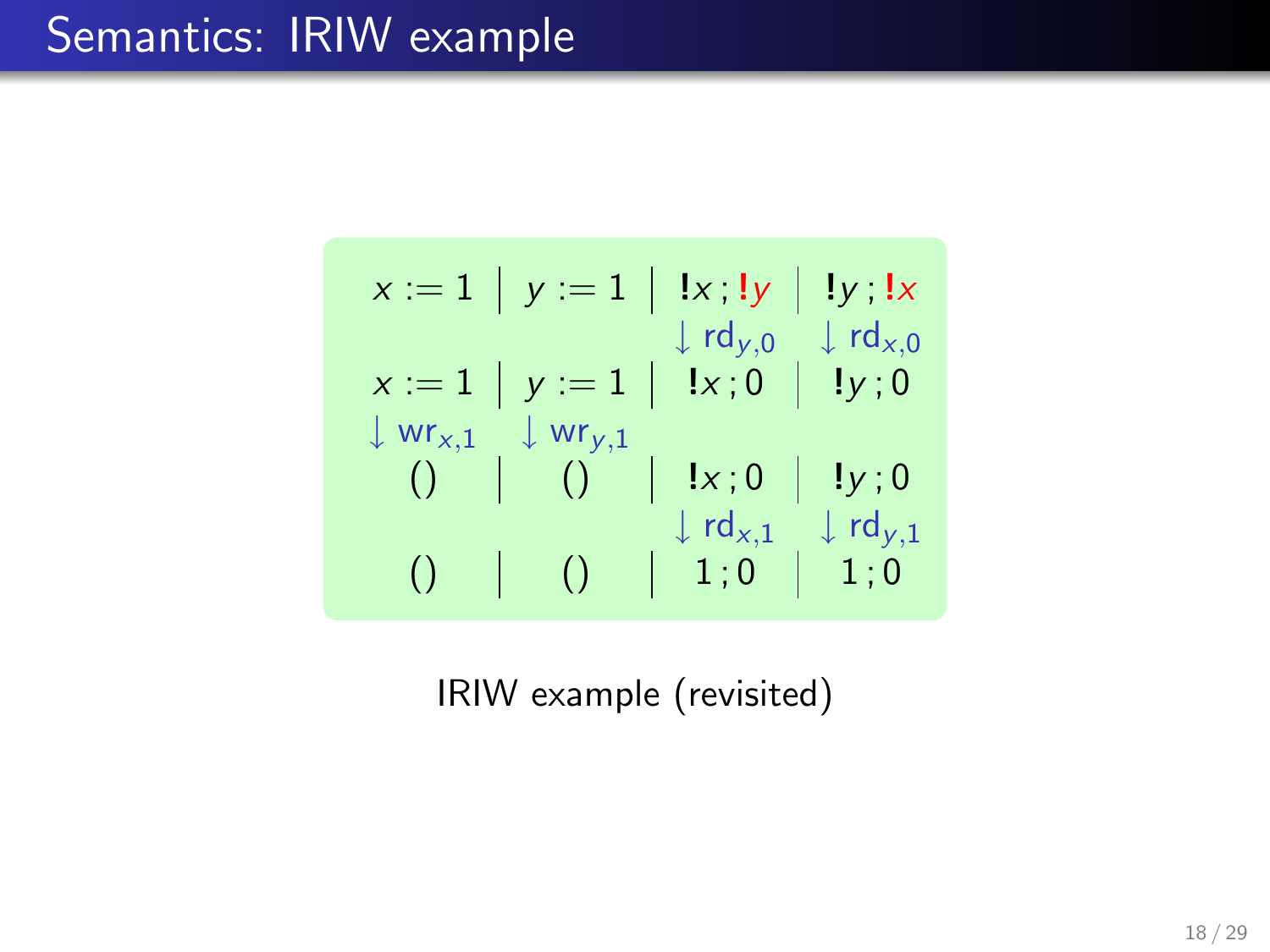# **Concurrency**

$$
\frac{e \frac{\text{spw}_{e'}}{o} e''}{(S, L, (t, e) \| T) \frac{\text{spw}_{e'}}{t, o} (S, L, (t, e'') \| (t', e') \| T)}
$$
\n
$$
t' \notin \text{dom}(T) \cup \{t\}
$$
\n
$$
\frac{e \frac{a}{o} e'}{o}
$$
\n
$$
\frac{e \frac{a}{o} e'}{(S, L, (t, e) \| T) \frac{a}{t, o} (S', L', (t, e') \| T)}
$$
\n
$$
a \neq \text{spw}_{e''} \& (*)
$$
\n
$$
\begin{cases}\na = \text{rd}_{p, v} \Rightarrow v = S(p) \& S' = S \& L' = L \\
a = \text{wr}_{p, v} \Rightarrow S' = S[p := v] \& L' = L \\
a = \hat{\ell} \Rightarrow S' = S \& \ell \notin L \& L' = L \cup \{\ell\} \\
a = \hat{\ell} \Rightarrow S' = S \& L' = L - \{\ell\} \\
\dots\n\end{cases}
$$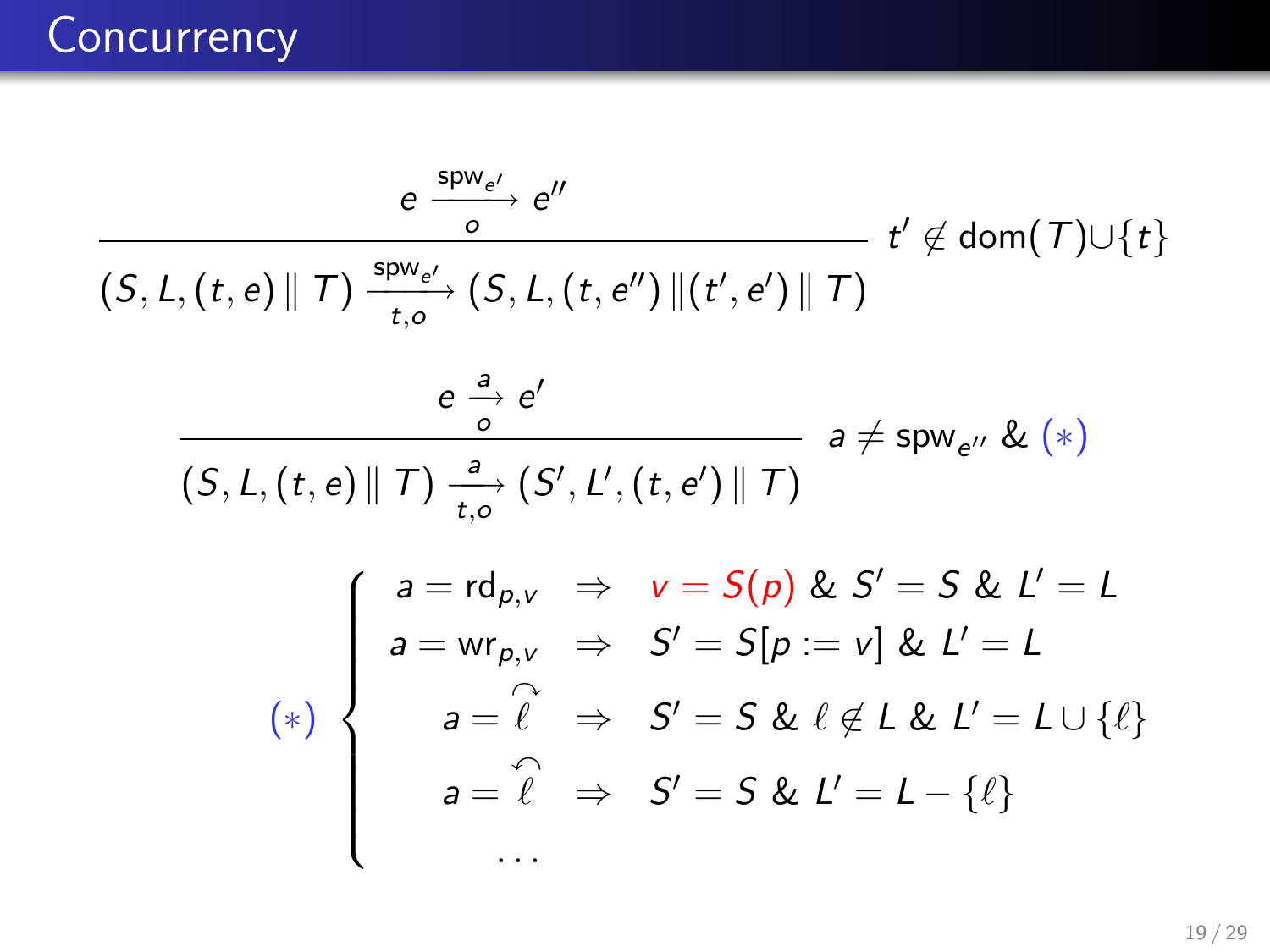### The need for Validity

$$
[\begin{array}{ccc} \{p \mapsto ff\}, & \emptyset, & (\text{if } !p \text{ then } p := tt) \end{array}]
$$
  
\n
$$
[\begin{array}{ccc} \{p \mapsto tt\}, & \emptyset, & (\text{if } !p \text{ then } () \end{array}]
$$
  
\n
$$
[\begin{array}{ccc} \{p \mapsto tt\}, & \emptyset, & (\text{if } tt \text{ then } () \end{array})]
$$
  
\n
$$
[\begin{array}{ccc} \{p \mapsto tt\}, & \emptyset, & (\text{if } tt \text{ then } () \end{array})]
$$

Causality is not enforced by the semantics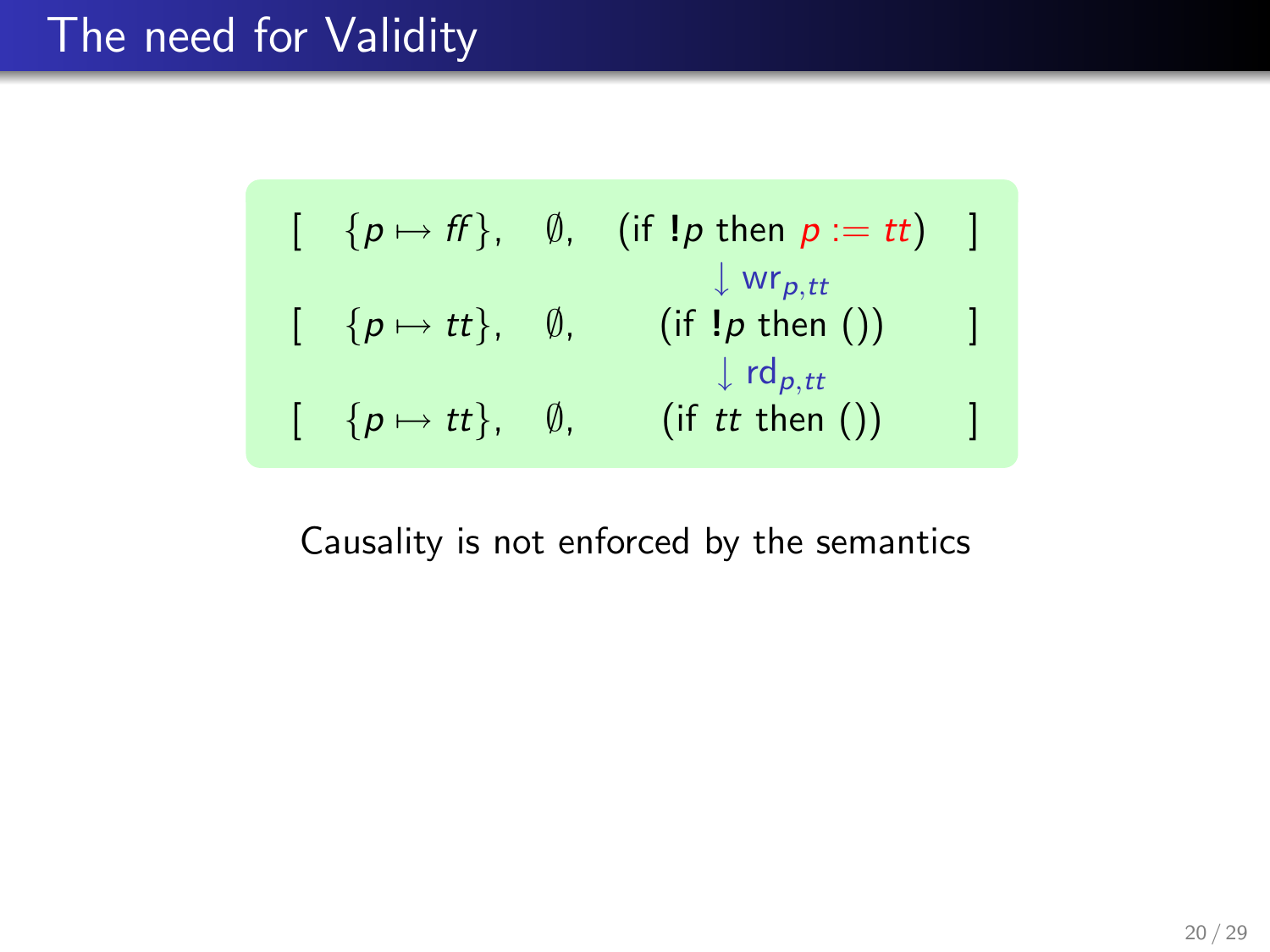## The need for Validity

$$
[\begin{array}{ccc} \{p \mapsto ff\}, & \emptyset, & (\text{if } !p \text{ then } p := tt) \end{array}]
$$
  
\n
$$
[\begin{array}{ccc} \{p \mapsto tt\}, & \emptyset, & (\text{if } !p \text{ then } () \end{array}]
$$
  
\n
$$
[\begin{array}{ccc} \{p \mapsto tt\}, & \emptyset, & (\text{if } t \text{ then } () \end{array}) ]
$$
  
\n
$$
[\begin{array}{ccc} \{p \mapsto tt\}, & \emptyset, & (\text{if } tt \text{ then } () \end{array}) ]
$$

Causality is not enforced by the semantics

#### **Validity**

We say that a speculative computation is valid when it is equivalent by permutations [Berry&Levy'79] to a normal (sequential) computation.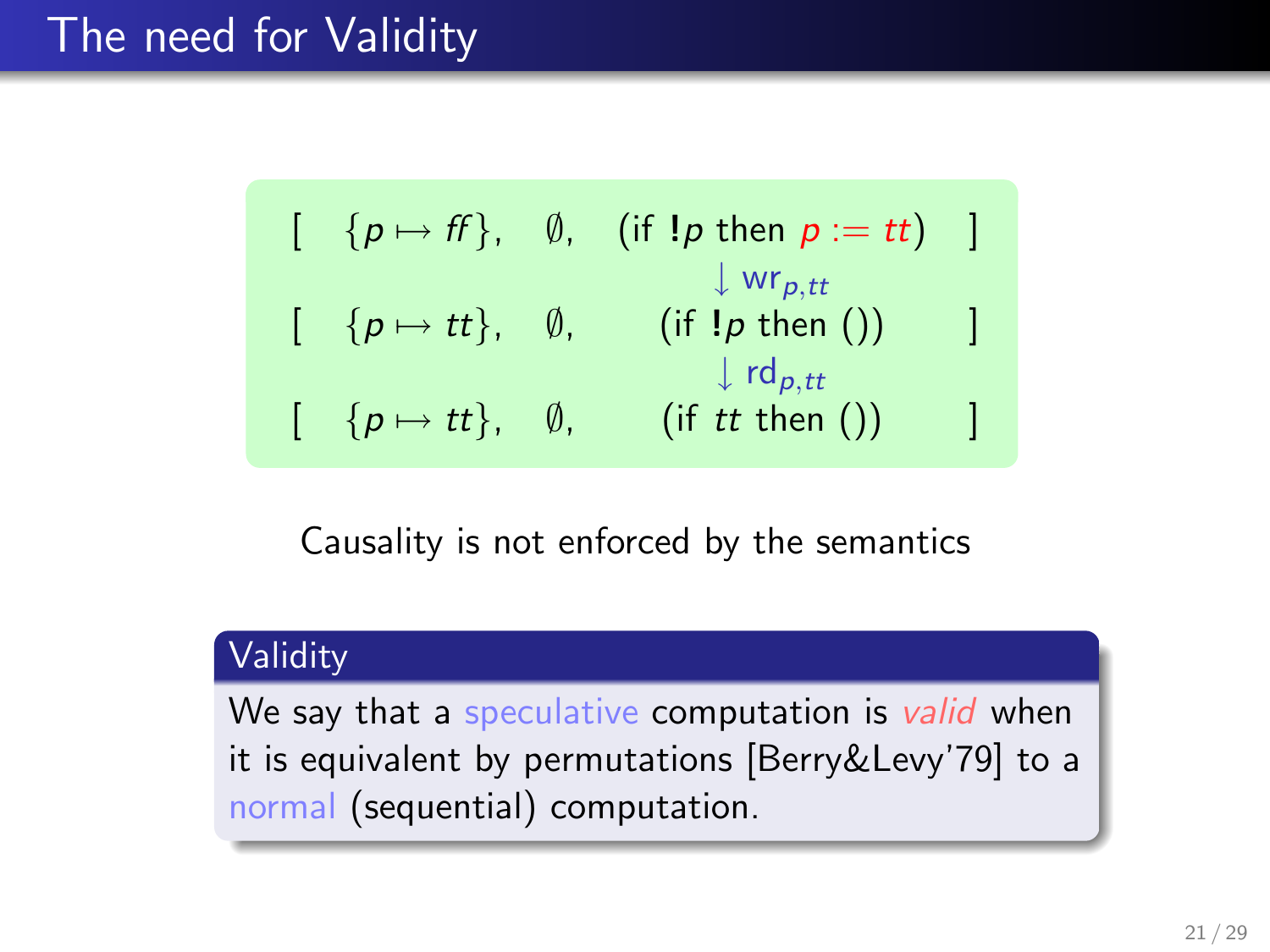#### Permutation equivalence



 $\bullet$  ( $\star$ ) rules out permutations of control dependent events:

$$
\text{ (if }tt\text{ then }(\text{) else }p:=tt\text{)}\xrightarrow{\text{wr}_{p,tt}}\smash{\overset{\swarrow}{\longrightarrow}}\text{ ()}
$$

• What about permutation of data dependent events?

$$
\# = \bigcup_{p \in \mathcal{R}\text{ef}, v, w \in \mathcal{V}\text{al}} \bigl\{ (\textsf{wr}_{p,v}, \textsf{wr}_{p,w}), (\textsf{wr}_{p,v}, \textsf{rd}_{p,w}), (\textsf{rd}_{p,v}, \textsf{wr}_{p,w}) \bigr\}
$$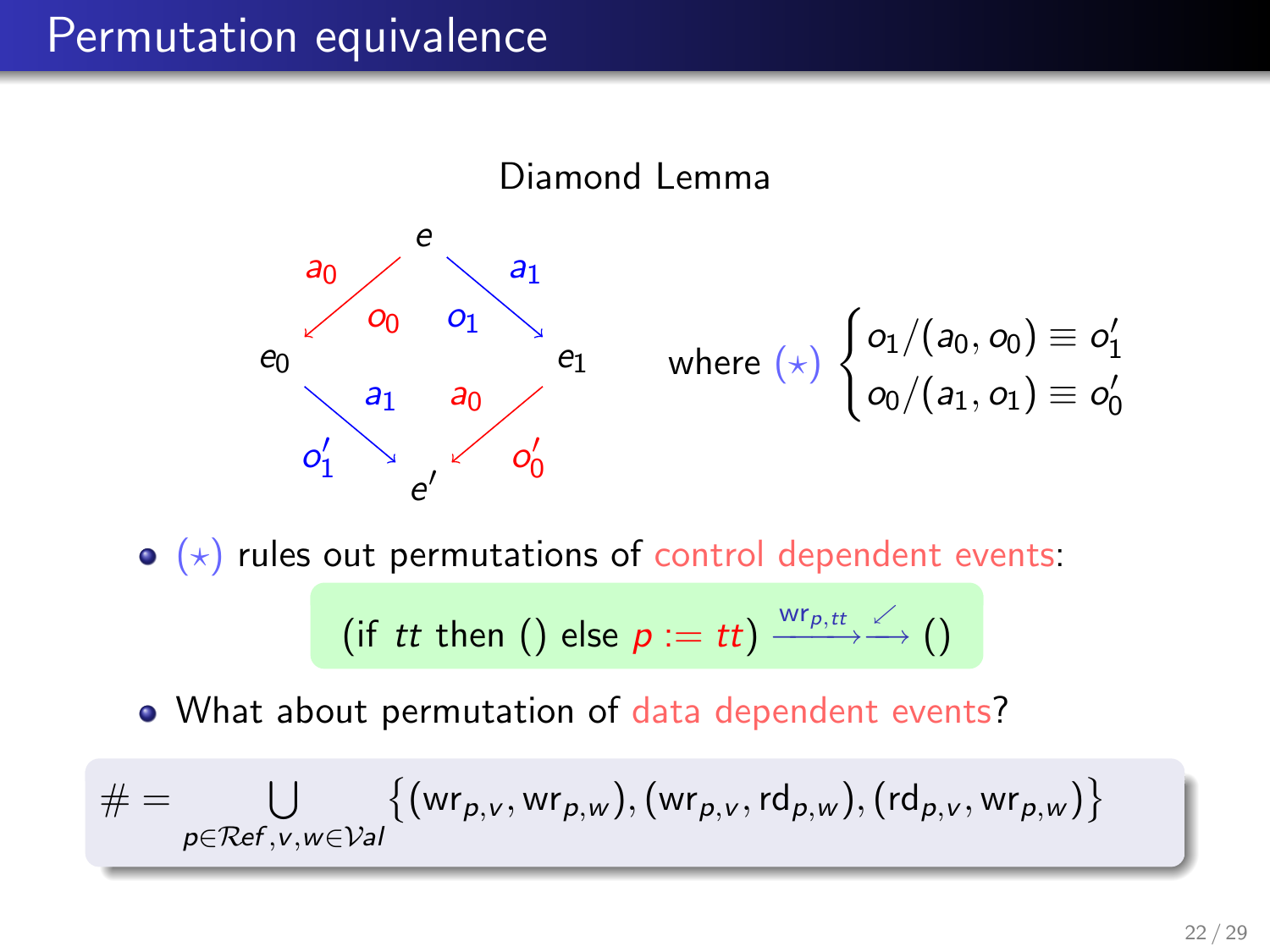Equivalence by Permutations

Given that  $\neg a_0 \# a_1$  we have:



#### Valid Speculative Computation

A speculation is valid if it is equivalent by permutation to a normal computation. A speculative computation  $\gamma$  is valid if all its thread projections  $\gamma|_t$  are valid speculations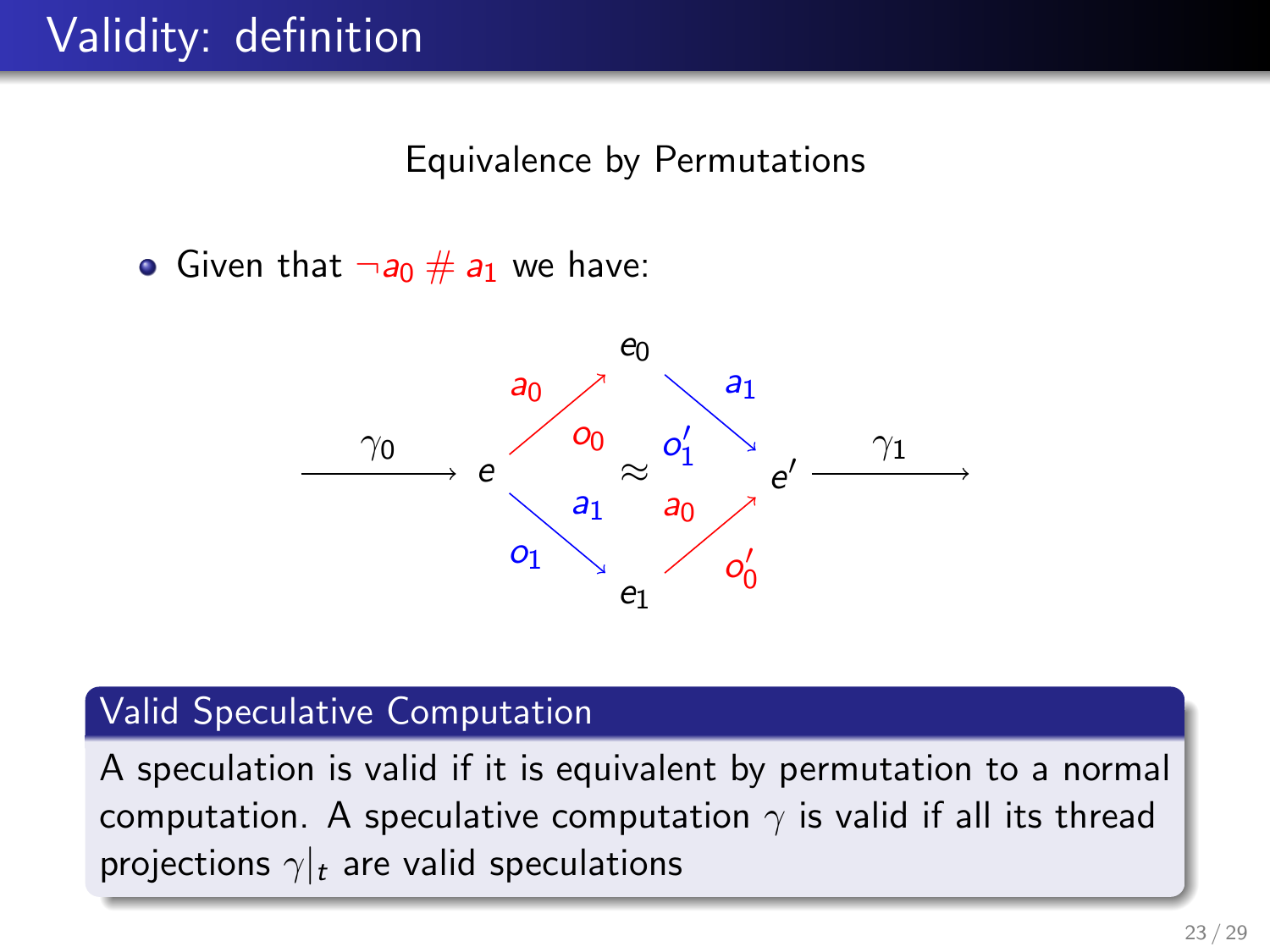#### Speculatively Data Race Free

- By valid speculations we can explain most of the Java Memory Model litmus tests
- But it fails for DRF programs:

$$
(if !p then q := tt) | (if !q then p := tt)
$$

• We need a stronger property:

#### DRF Configuration (resp. Speculative DRF Configuration)

A configuration C is DRF (resp. SDRF) iff for any configuration  $C'$  reachable from  $C$  by normal (resp. speculative) computations, such that  $C' \xrightarrow[t_0,\infty]{a_0} C_0$  and  $C' \xrightarrow[t_1,\infty]{a_1} C_1$  we have  $t_0 \neq t_1 \Rightarrow \neg(a_0 \# a_1)$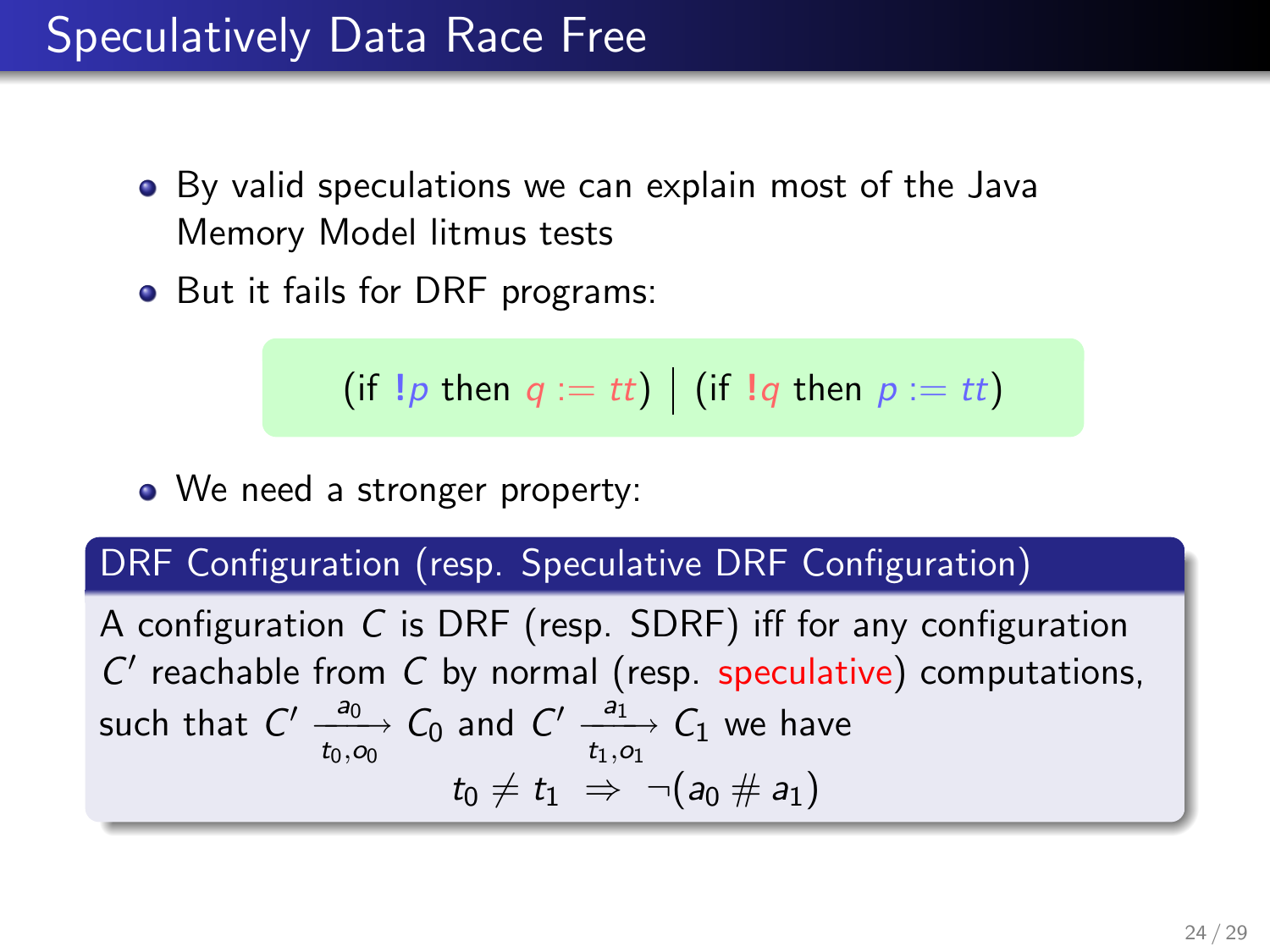#### Theorem (Main Result)

Every configuration reachable from a Speculatively Data Race Free closed expressions by a speculative computation is also reachable by a normal computation.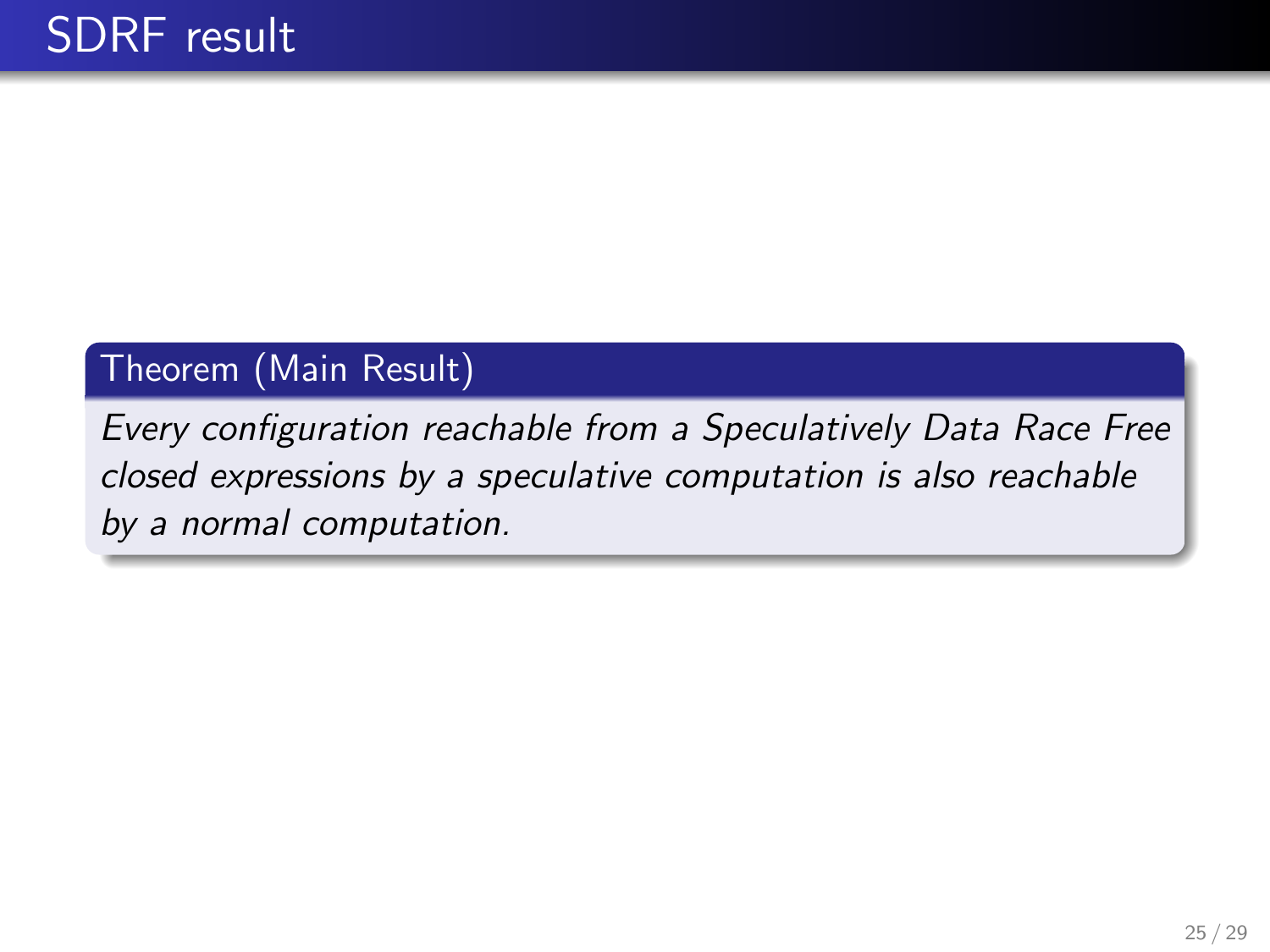## A lower level language (barriers)

- Assuming that we have locks is not necessarily realistic for lower level languages
- The DRF (cf. SDRF) guarantee is not very useful for these languages

$$
v ::= x \mid \lambda xe \mid tt \mid ff \mid ()
$$
 values  
\n
$$
e ::= v \mid (e_0e_1)
$$
 expressions  
\n
$$
\mid \text{ (if } e \text{ then } e_0 \text{ else } e_1)
$$
  
\n
$$
\mid \text{ (ref } e) \mid (! e) \mid (e_0 := e_1) \mid (\text{spin } e)
$$
  
\n
$$
\mid \text{ (thread } e) \mid rr \mid rw \mid wr \mid ww
$$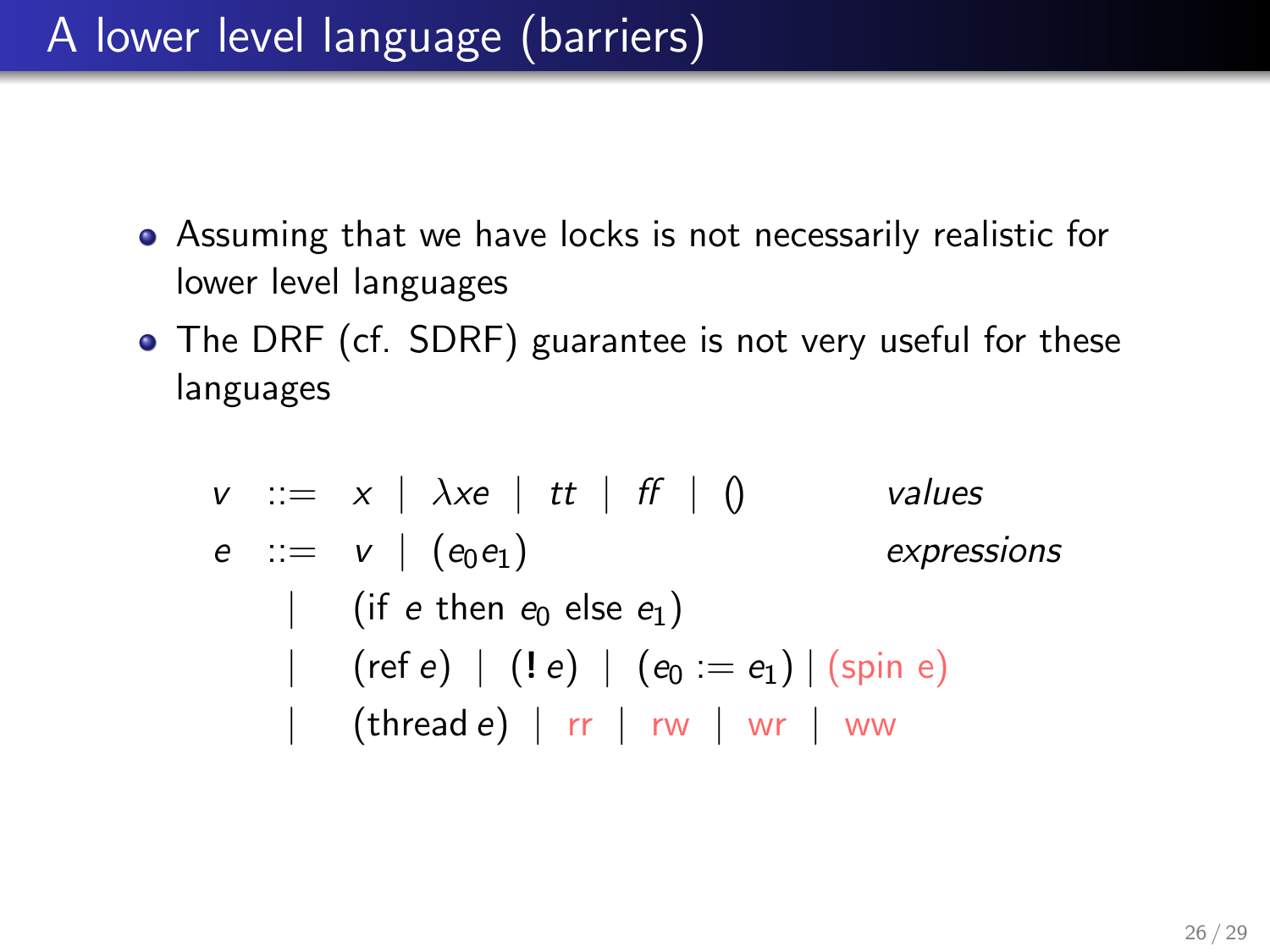• The dependency relation permutations across barriers

$$
\bowtie = \# \bigcup_{p \in Ref} \{ (spw, rd_p), (spw, rd_p), (spw, wr_p), (wr_p, spw) \}
$$
  
\n
$$
\cup \bigcup_{p \in Ref} \{ (rd_p, rr), (rr, rd_p), (wr, rd_p), (rd_p, rw) \}
$$
  
\n
$$
\cup \bigcup_{p \in Ref} \{ (wr_p, ww), (ww, wr_p), (rw, wr_p), (wr_p, wr) \}
$$

- Permutation equivalence as before (considering  $\bowtie$ )
- Valid Speculative computation as before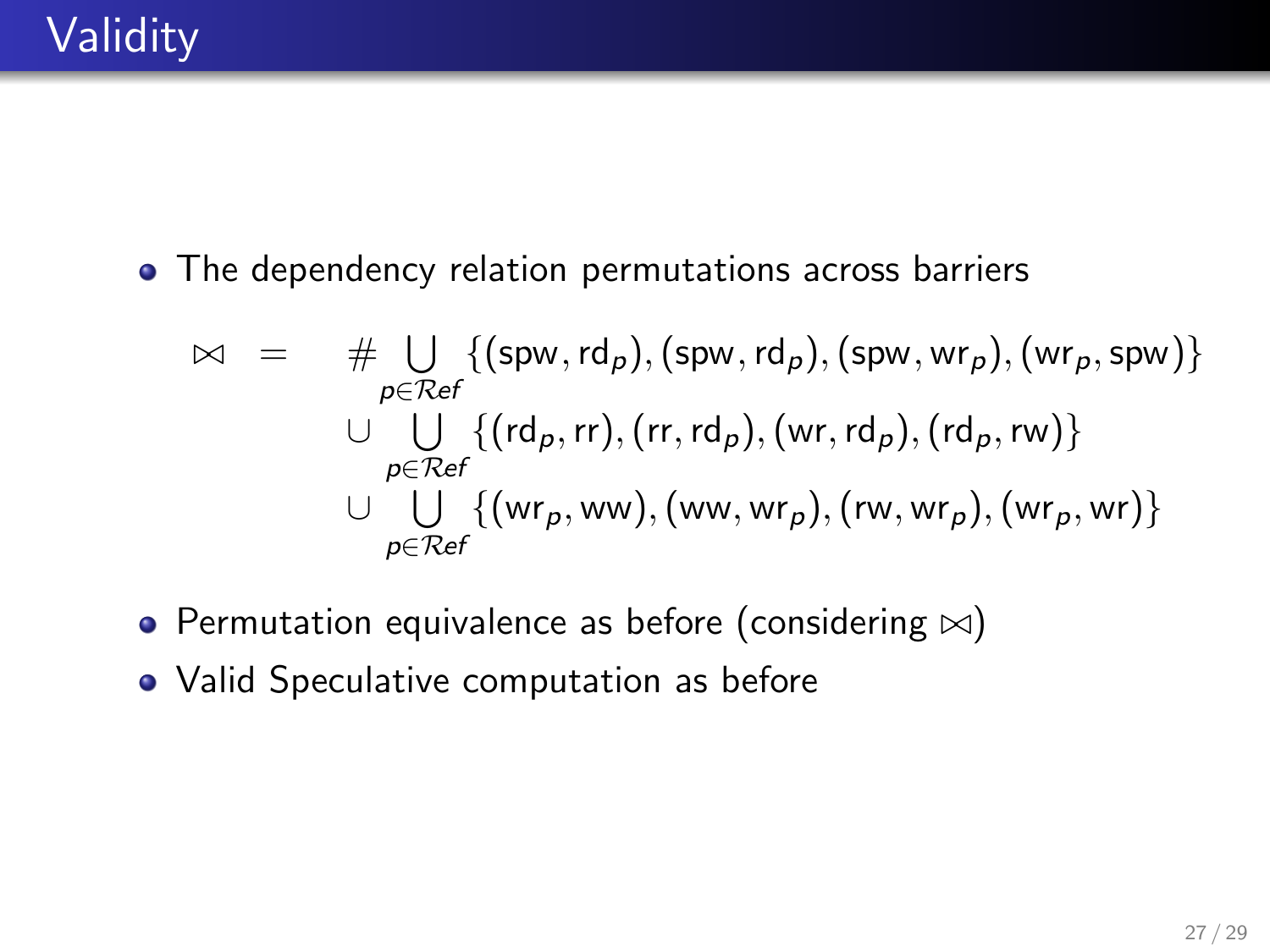#### POSMA

A configuration C Preserves Ordering of Shared Memory Accesses (POSMA) iff for any valid speculative computation  $\gamma : (C \stackrel{*}{\rightarrow} C')$ with

$$
\gamma = \gamma_0 \cdot \frac{a_0}{t, o_0} \cdot \frac{a'_0}{t', o'_0} \cdot \gamma_1 \cdot \frac{a'_1}{t'', o'_1} \cdot \frac{a_1}{t, o_1} \cdot \gamma_2
$$

and where  $t'\neq t\neq t''$ ,  $\neg(a_0\# a_1)$ ,  $a_0\neq a_1$  and  $a_i\# a'_i$  we have

$$
[\gamma_0|_t, (a_0, o_0)] \prec_{\gamma|_t} [\gamma_0|_t \cdot \frac{o_0}{a_0} \cdot \gamma_1, (a_1, o_1)]
$$

#### Theorem (POSMA Main Result)

Every configuration reachable from a POSMA well-formed closed configuration by a valid speculative computation is also reachable by a normal computation.